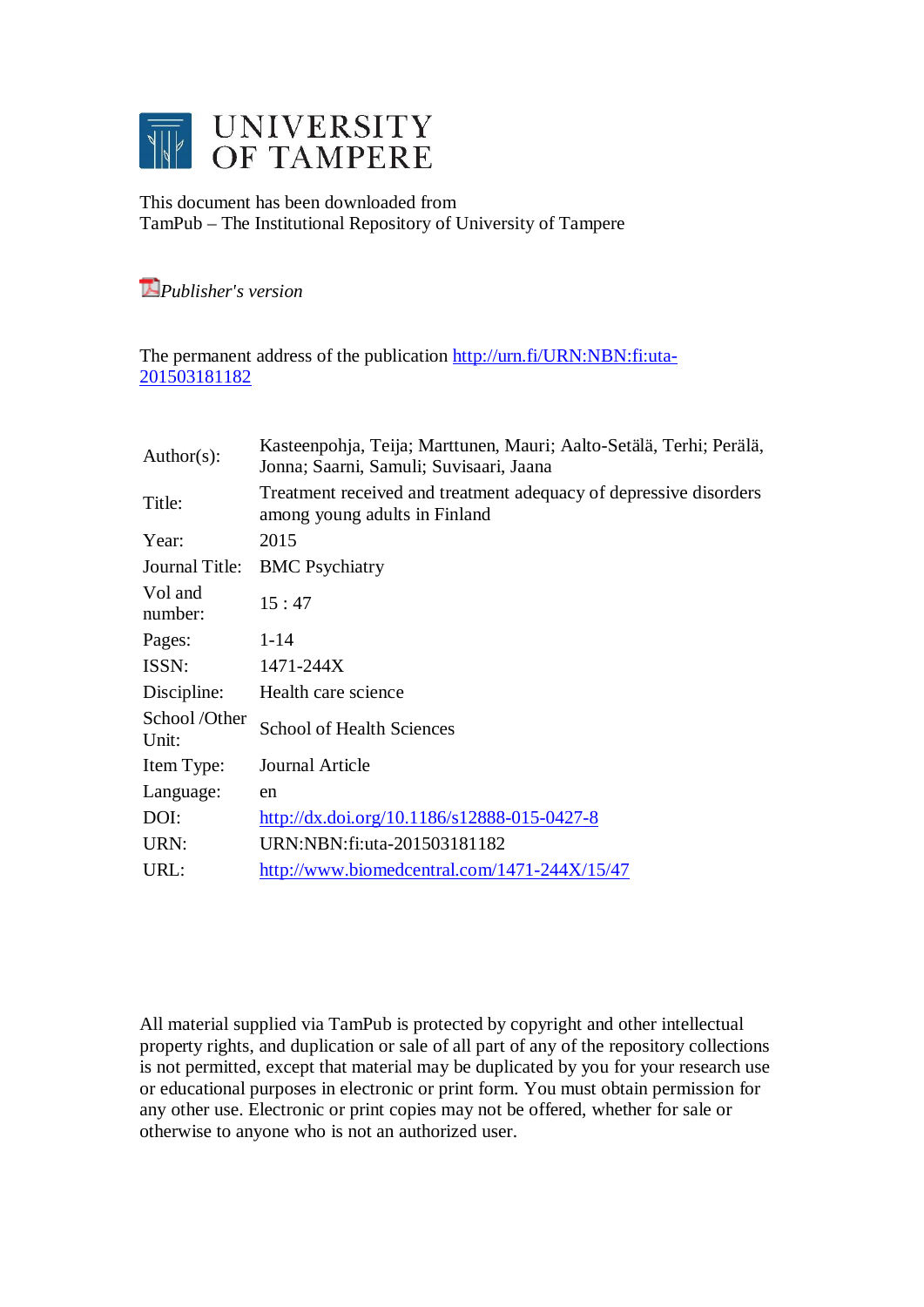## **RESEARCH ARTICLE Example 2014 CONSIDERING CONSIDERING CONSIDERING CONSIDERING CONSIDERING CONSIDERING CONSIDERING CONSIDERING CONSIDERING CONSIDERING CONSIDERING CONSIDERING CONSIDERING CONSIDERING CONSIDERING CONSIDE**



# Treatment received and treatment adequacy of depressive disorders among young adults in Finland

Teija Kasteenpohja<sup>1\*</sup>, Mauri Marttunen<sup>1,2</sup>, Terhi Aalto-Setälä<sup>3†</sup>, Jonna Perälä<sup>1†</sup>, Samuli I Saarni<sup>1,4†</sup> and Jaana Suvisaari<sup>1,5</sup>

## Abstract

Background: Under-treated depression may be especially harmful in early adulthood. The aims of this study are to describe treatments received for depressive disorders, to define factors associated with treatment adequacy and dropouts from treatment in a Finnish general population sample of young adults.

Methods: A nationally representative two-stage cluster sample of 1894 Finns aged 19 to 34 years was sent a questionnaire containing several mental health screens. All screen positives and a random sample of screen negatives were invited to participate in a mental health assessment including a SCID interview. Case records from mental health treatments for the same sample were obtained for the final diagnostic assessment. Based on all available information, receiving antidepressant pharmacotherapy for at least two months with at least four visits with any type of physician or at least eight sessions of psychotherapy within 12 months or at least four days of hospitalization were regarded as minimally adequate treatment. Treatment dropout was rated if the treatment strategy was assessed to be adequate according to the case records but the patient discontinued the visits.

**Results:** Of participants with depressive disorders ( $n = 142$ ), 40.9% received minimally adequate treatment. In multiple logistic regression models, substance use disorder and female gender were associated with at least one visit with a physician, while having major depressive disorder was associated with visits with a physician at least 4 times a year. Women had higher odds of having received any psychotherapy and psychotherapy lasting for at least 8 sessions in a year. Low education and a history of suicide attempt were associated with increased odds of treatment dropout. None of the factors explained the final outcome of minimally adequate treatment.

**Conclusions:** Treatment adequacy in the present study was better than previously seen, but more efforts are needed to provide adequate treatment for young adults, especially those with low education and suicidality.

Keywords: Depressive disorders, Treatment, Young adults

## **Background**

Depressive disorders are a leading cause of burden of disease worldwide [\[1](#page-12-0)]. Mood disorders are also the most costly disorders and depression the most burdensome disorder of the brain in Europe, mainly because of high indirect costs caused by disability [[2-4](#page-12-0)]. However, depressive disorders are still often unrecognized and under-treated despite existing forms of effective treatment [[5-7](#page-13-0)].

Untreated mental disorders are particularly harmful in adolescence and early adulthood, since they limit work, educational ability, and social interaction in a critical life-stage of identity formation and socialization [\[8](#page-13-0)]. Though the prevalence of depression is at its peak during this particular period [[9-11](#page-13-0)], studies that focus on young adults and depressive disorders and their treatment are relatively rare. In the National Comorbidity Survey Replication, Kessler also investigated the group aged 18–29 and found a lifetime prevalence of 15.4% for major depressive disorder and 1.7% for dysthymia [\[10](#page-13-0)]. Aalto-Setälä et al. presented a prevalence of 14.9% for twelve-month depressive disorders among young urban



© 2015 Kasteenpohja et al.; licensee BioMed Central. This is an Open Access article distributed under the terms of the Creative Commons Attribution License [\(http://creativecommons.org/licenses/by/4.0\)](http://creativecommons.org/licenses/by/4.0), which permits unrestricted use, distribution, and reproduction in any medium, provided the original work is properly credited. The Creative Commons Public Domain Dedication waiver [\(http://creativecommons.org/publicdomain/zero/1.0/](http://creativecommons.org/publicdomain/zero/1.0/)) applies to the data made available in this article, unless otherwise stated.

<sup>\*</sup> Correspondence: [teija.kasteenpohja@thl.fi](mailto:teija.kasteenpohja@thl.fi) †

Equal contributors

<sup>&</sup>lt;sup>1</sup>Department Health, Mental Health Unit, National Institute for Health and Welfare, P.O. Box 30, 00271 Helsinki, Finland

Full list of author information is available at the end of the article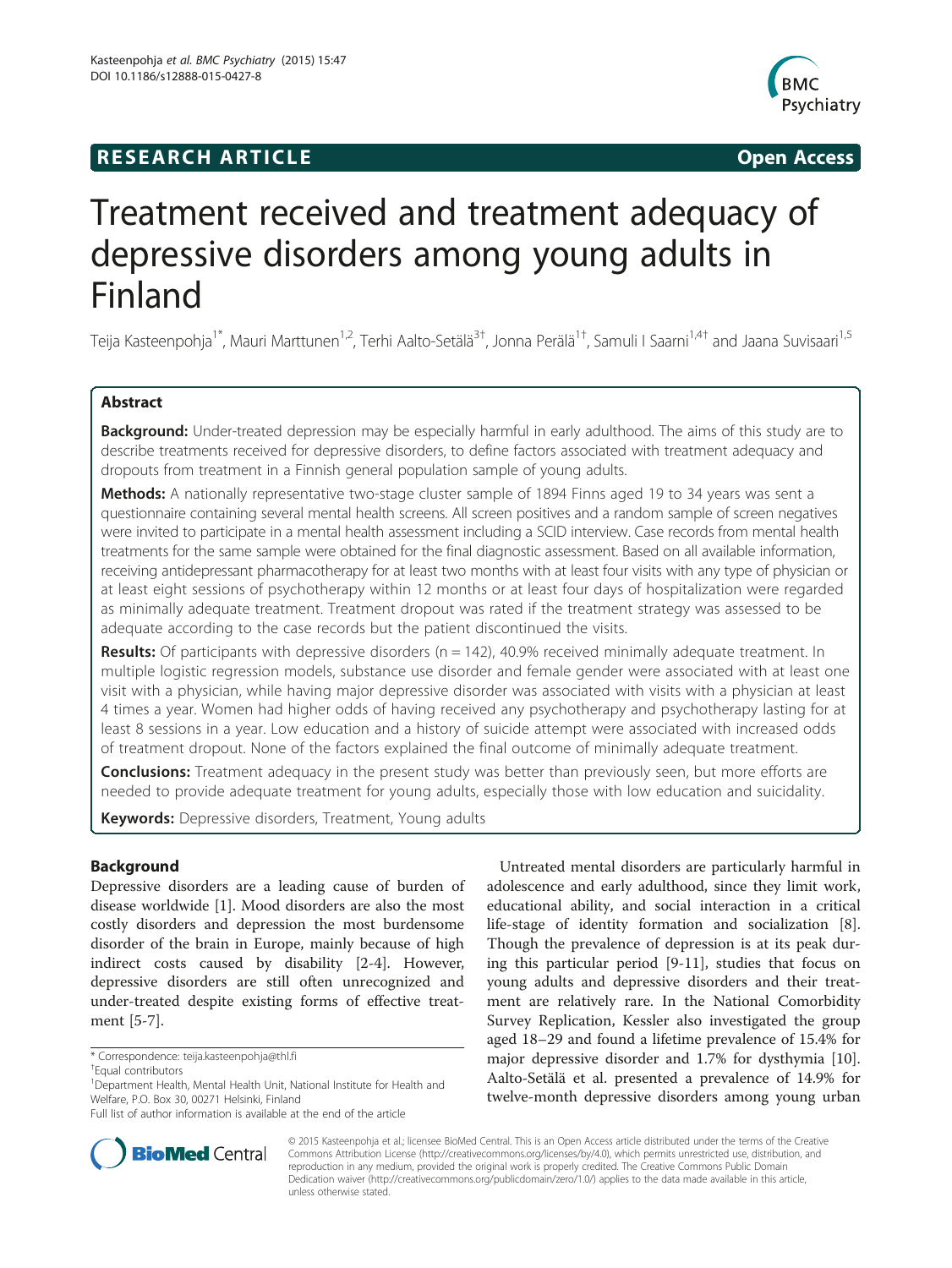adults in Finland aged 20–24 in 1995. About half of them had had a contact with mental health services and about one-third had reported treatment contacts during the index episode [\[12](#page-13-0)]. Haarasilta et al. found that about half of the subjects with MDE were estimated to be in need of treatment but only 20.6% had sought care for depression during the preceding year in a sample of 15– 24 year olds from the Finnish Health Care Survey of 1996 [\[13](#page-13-0)].

Studying adequate treatment is important because guideline concordant depression care is associated with better patient outcome [[14,15](#page-13-0)]. However, Hepner et al. found that primary care physicians could often detect depression and initiate treatment but had difficulties in completion of a minimal course of treatment for depression [[15\]](#page-13-0). Eisenberg et al. in turn investigated college students in the United States and found only 22% of depressed students received minimally adequate treatment [[16\]](#page-13-0).

Previous studies have shown that mental health treatment dropout is a common problem [\[17-20](#page-13-0)] that may limit treatment effectiveness [[21,22](#page-13-0)] and be a sign of poor clinical performance [\[23](#page-13-0)]. Therefore, understanding how different risk factors are associated with dropout is important for designing mental health services.

This study is based on a nationwide, representative population-based sample of young Finnish adults aged 20–34. The aims of this study are to describe treatment received for depressive disorders, treatment adequacy and dropouts from treatment among young adults; to investigate sociodemographic correlates; and to identify comorbid mental disorders and disorder-specific factors that possibly affect treatment adequacy and dropout.

#### Methods

#### Sample

Data were derived from the Mental Health in Early Adulthood in Finland (MEAF) study. Methods have been reported in detail elsewhere [\[24](#page-13-0)]. MEAF is based on a nationally representative two-stage cluster sample  $(n =$ 1894) of young adults aged 18–29 years in the Health 2000 study, which was a comprehensive health survey where the original young adult assessment was carried out in 2001. Although there were questions related also to mental health in the Health 2000 young adult protocol, a structured diagnostic interview was not conducted [[25-27](#page-13-0)]. Therefore, a substudy focusing on mental health (MEAF) was launched. Study designs of Health 2000 and MEAF are described in more detail in Additional file [1](#page-12-0): Methods.

The study flow of the MEAF study is presented in Figure [1.](#page-3-0) A questionnaire was mailed 2–4 years after the original study to all members of the young adult sample, excluding those who had died or refused further

contacts. Participants were aged 20–34 during this time period. The questionnaire included several scales assessing mental health and substance use: K10 [\[28](#page-13-0)] and the GHQ-12 [[29\]](#page-13-0) for general psychological distress, SCOFF [[30\]](#page-13-0) for eating disorders, 22 questions on delusions and hallucinations for psychotic disorders from the CIDI interview [\[31](#page-13-0)], the MDQ [\[32](#page-13-0)] for manic symptoms, and CAGE [\[33](#page-13-0)] for alcohol abuse. Persons who reported symptoms above a defined threshold in any screening scale were asked to participate in the mental health interview. Information from the Finnish National Hospital Discharge Register (NHDR) was used to identify all persons who had received hospital treatment due to any mental disorder [International Classification of Diseases (ICD)-10 section F, ICD-8 and ICD-9 290–319] and they were asked to participate in the interview. In addition, a random subsample of Health 2000 young adults was invited to the interview regardless of their answers to the screening questionnaire. Persons selected via NHDR who had not returned the MEAF questionnaire were contacted through the person responsible for the treatment, usually their general practitioner or psychiatrist. Screening instruments and their cut-off points are shown in Table [1.](#page-3-0) The screening procedure and selection of the cut-off points for each screen are described in detail in Additional file [1:](#page-12-0) Methods. [\[24](#page-13-0)].

The ethics committees of the National Public Health Institute (since 2009 the National Institute of Health and Welfare) and the Hospital District of Helsinki and Uusimaa approved the Health 2000 survey and the MEAF reassessment. Participants provided written informed consent [\[24,25](#page-13-0)].

#### Mental health assessment

The mental health interview was conducted using the research version of the Structured Clinical Interview for DSM-IV (SCID-I) [[34](#page-13-0)]. The sections on mood, psychotic, substance use, anxiety and eating disorders were included in the assessment. The SCID Screening module was used at the beginning of the interview to enhance reliability [[35\]](#page-13-0).

The assessment began with a neuropsychological test battery [[36\]](#page-13-0) followed by the mental health interview. The interview started with questions on sociodemographic factors and treatment received for mental health problems, followed by the SCID-I interview and questions assessing the lifetime occurrence of suicidal ideation and behavior, the Global Assessment of Functioning (GAF), and the Social and Occupational Functioning Assessment Scale (SOFAS) [[37](#page-13-0)]. The assessments were carried out by experienced research nurses or psychologists who attended a one-week training period and regular follow-up sessions. All interviews were reviewed by the interviewer together with a psychiatrist.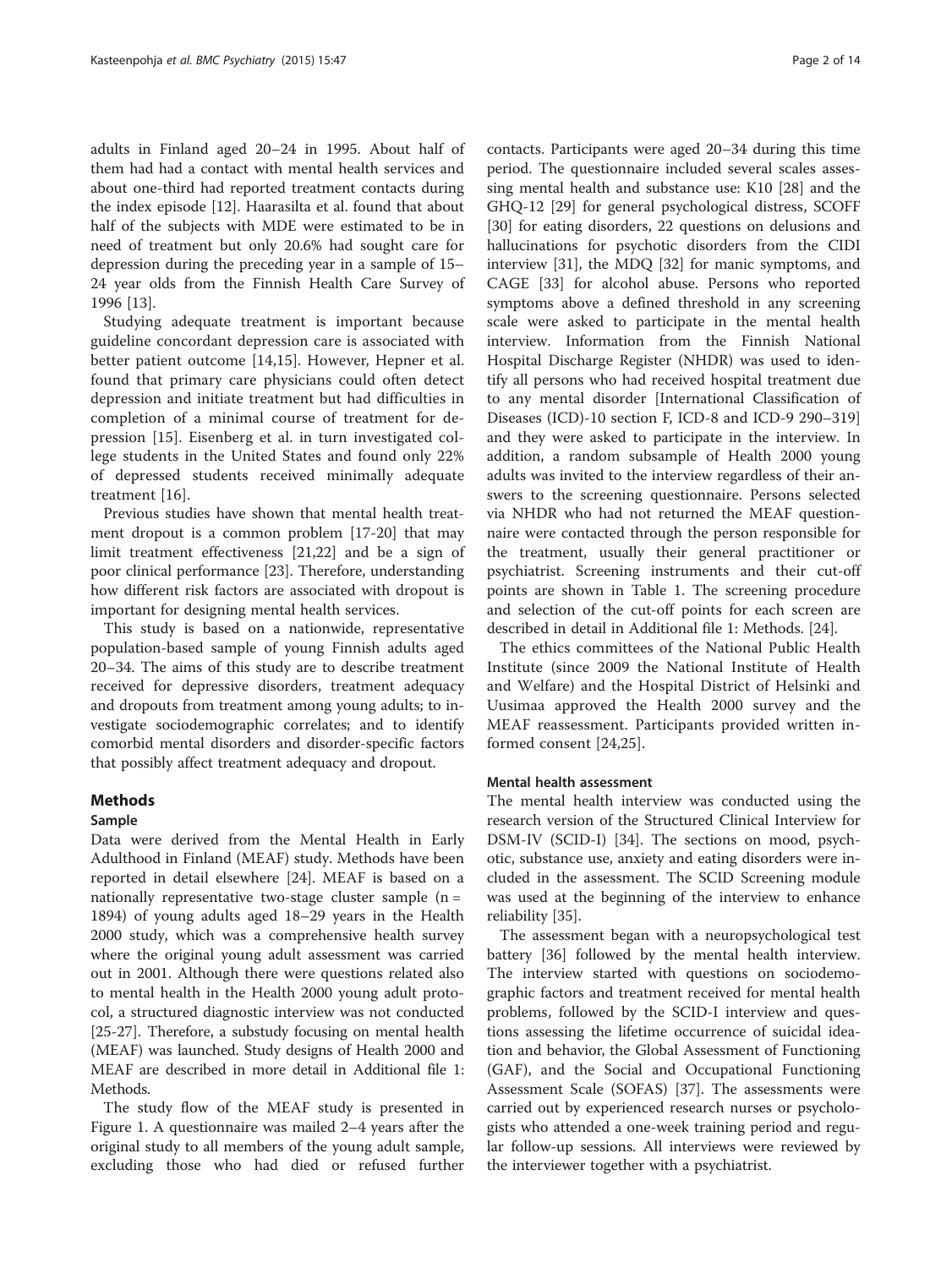<span id="page-3-0"></span>

## Table 1 Screens used for selecting persons to mental health interview

| Screen                                               | Symptoms that the screen<br>assesses     | Cut-off point or criterion<br>for selection  | Number (%) of persons<br>selected by the screen |
|------------------------------------------------------|------------------------------------------|----------------------------------------------|-------------------------------------------------|
| <b>General Health Questionnaire (GHQ-12)</b>         | Psychological distress<br>(past month)   | >3                                           | 245 (18.6%) <sup>a</sup>                        |
| K <sub>10</sub>                                      | Psychological distress<br>(past month)   | >18                                          | 215 $(16.3\%)^d$                                |
| <b>SCOFF</b>                                         | Eating disorders (current)               | >1                                           | 127(9.7%) <sup>a</sup>                          |
| CIDI section G (psychotic symptoms)                  | Psychotic disorders (lifetime)           | At least one symptom                         | 348 (26.4%) <sup>a</sup>                        |
| Mood Disorder Questionnaire (MDQ)                    | Bipolar spectrum disorders<br>(lifetime) | >6                                           | 170 (12.9%) <sup>a</sup>                        |
| <b>CAGE</b>                                          | Alcohol use disorders (lifetime)         | >2                                           | 229 (17.4%) <sup>a</sup>                        |
| Use of any illicit drug                              | Substance use disorders (lifetime)       | At least 6 times                             | 98 (7.4%) <sup>a</sup>                          |
| Suicide attempt                                      | Severe suicidality                       | At least one attempt                         | 46 $(3.5\%)^d$                                  |
| Use of health services for mental health<br>problem  | All lifetime disorders                   | At least once                                | 239 (18.2%) <sup>a</sup>                        |
| Perceived need for treatment                         | All lifetime disorders                   | Self-reported need for treatment             | 90 $(6.8\%)$ <sup>a</sup>                       |
| Hospitalization due to any mental health<br>disorder | All lifetime disorders                   | ICD-10 group F or ICD-8 and ICD-9<br>290-319 | 120 $(6.3\%)^b$                                 |

 ${}^{a}$ N = 1316 (participants who returned a questionnaire including screens).

 $b$ N = 1894 (all participants aged 18–29 years in the Health 2000 study).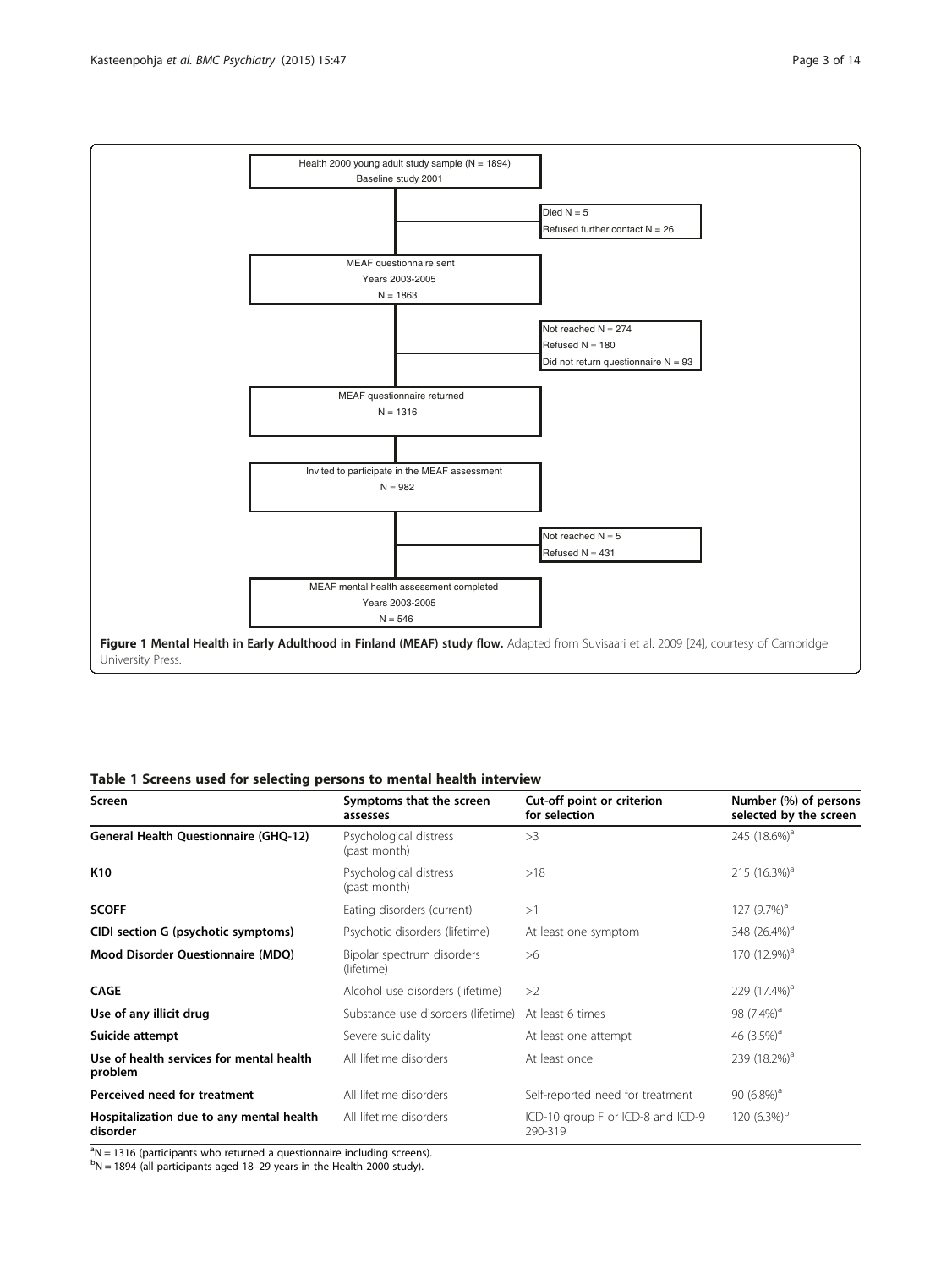Another questionnaire was given to participants after the interview. The post-interview questionnaire sought further information on the person's mental health and associated factors.

#### Final diagnostic assessment

For the final diagnostic assessment, all case records from hospital and outpatient treatment were obtained with the participant's approval. Permission to view the case records of non-participants was obtained from the Finnish Ministry of Social Affairs and Health, excluding those who had refused any participation in the Health 2000 study. Case records were compiled using information from the Hospital Discharge Register, self-reported mental health care contacts, and primary health care centers. The aim was to gather information on all lifetime treatments for mental health disorders.

The final best-estimate diagnoses using DSM-IV-TR criteria were made by four experienced clinicians (J.S., T. A.-S., S.S., J.P.). Diagnostic assessment was based on all available systematically evaluated information from the interview and/or case records. Disorders not covered by SCID-I were also evaluated, including personality disorders. The reliability of the diagnoses was tested on 40 cases rated by all four clinicians. Unweighted Kappa values between each pair of raters ranged from 0.94 to 1.00 for major depressive disorder and from 0.90 to 1.0 for any depressive disorder [\[24\]](#page-13-0).

The lifetime prevalence of depressive disorders (i.e. major depressive disorder, dysthymia or depressive disorder NOS) in this sample was 17.7% [[24\]](#page-13-0). This paper investigates this subgroup which consisted of 142 participants after excluding those with a diagnosis of schizophrenia spectrum disorders (3 persons).

## Use of mental health services and treatment received

From mental health interviews and case records we gathered information on mental health care use as well as treatment received. All data were collected on both the most recent and the most intensively treated episode of depression. It turned out, however, that they differed only in 18 cases (12.7%). Our aim was to investigate the average as well as the most recent functioning of the health care system. Therefore, the present paper focuses on treatment received during the most recent depressive episode. The distribution of sociodemographic and disorder-specific factors, comorbid psychiatric disorders and treatments received and dropouts during the most intensively treated depressive episode are available in the Additional file [2:](#page-12-0) Table S1, Additional file [3:](#page-12-0) Table S2 and Additional file [4:](#page-12-0) Table S3.

We determined criteria for minimally adequate treatment according to evidence-based guidelines [\[38,39](#page-13-0)]. Based on this information, receiving antidepressant pharmacotherapy for at least two months with at least four visits with any type of physician or at least eight sessions of psychotherapy within 12 months were regarded as minimally adequate treatment. The same criteria were used in the European Study of the Epidemiology of Mental Disorders and the National Comorbidity Survey Replication [\[40,41\]](#page-13-0). We also defined at least four days of hospitalizations for depression as adequate care. The criteria are described in detail in Additional file [1](#page-12-0): Methods.

Visits with physicians related to depressive symptoms were assessed from case records and interviews and divided into three categories: none, at least one visit or at least four visits within 12 months. We also included in visits a telephone consultation between a patient and physician as well as consultations between health care professionals and the treating physician that concerned the patient's treatment.

A psychotherapeutic session was defined as a visit with a psychiatrist, psychologist or psychotherapist in all settings or a visit with any professional in a psychiatric clinic. We counted the sessions of psychotherapy and divided them into three categories: none, at least one session, or at least eight sessions within a year.

Pharmacotherapy was evaluated for the type and duration. The information about antidepressant use was divided into three categories: not prescribed, prescribed or used for at least two months. We also gathered information about hospitalizations, their cause and duration.

We rated treatment dropout if the treatment strategy was assessed to be adequate according to the case records but the patient discontinued the visits by his own decision. A definition of treatment dropout is described in more detail in Additional file [1](#page-12-0): Methods.

Case records were ordered from 99 participants with depressive disorder based on either self-reported outpatient treatment contact or register information on hospital treatments. They were received for 86 (86.9%) of them, whereas in 13 cases the records were not found. In these cases, the quality of care was coded based on information from the interview which included questions about the type, frequency and duration of treatment.

## Sociodemographic, disorder-specific and comorbid factors

Information on sociodemographic and disorder specific factors and comorbid psychiatric disorders was gathered in the mental health interview and from case records. Based on this information, we also defined broadly the start and end points for depressive episodes and formed new variables concerning the duration of depression and age at the onset of illness.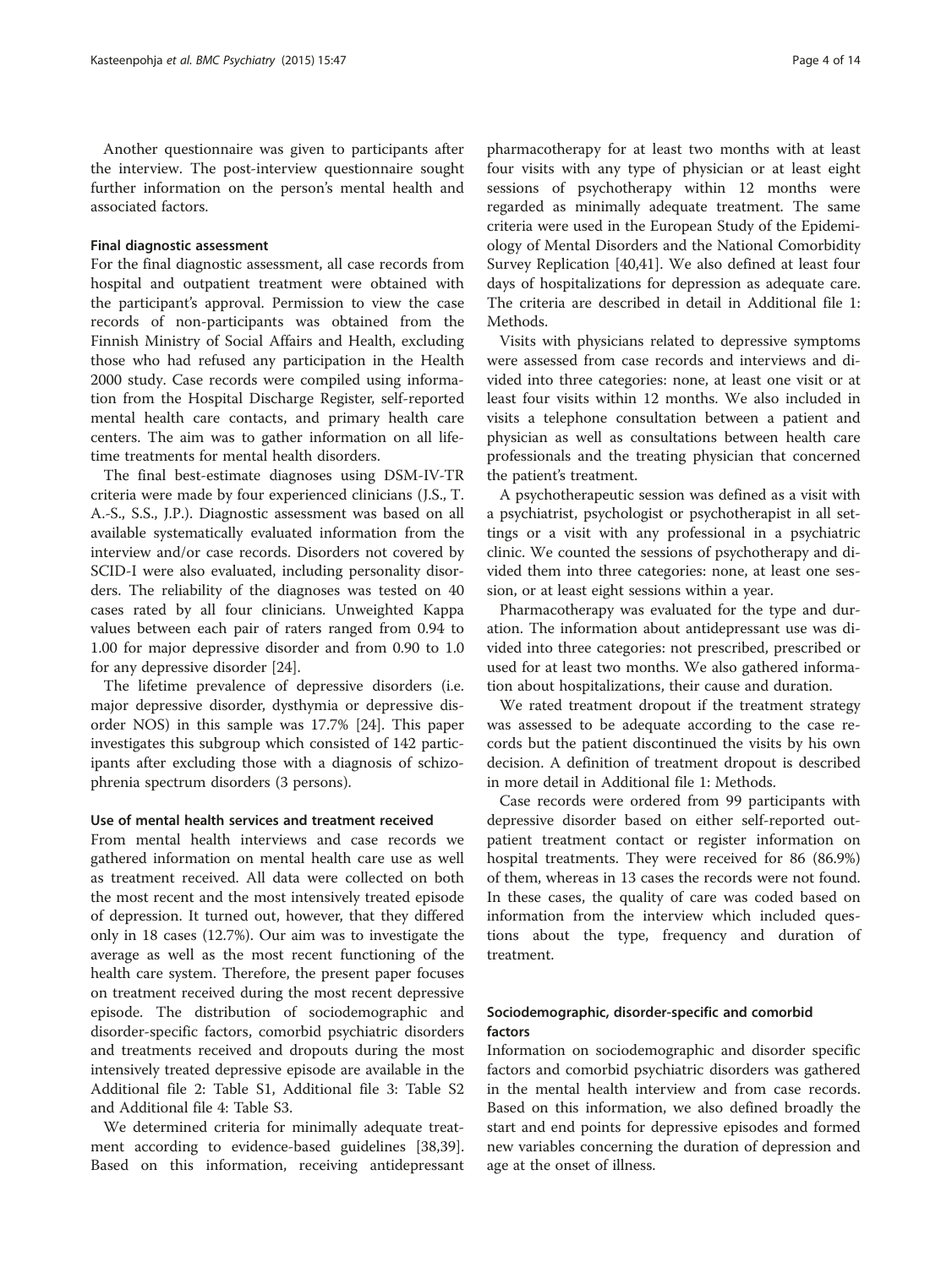We studied the relationship between sociodemographic factors and treatment using the following variables: gender, marital status, age at the time the MEAFquestionnaire was sent (19–24 years, 25–29 years and 30–34 years old), basic education (less than high school/ high school) and current employment (employed, student, unemployed, other). High school means twelve years of education followed by a matriculation examination. For the "other" employment group, 5.6% (1) were on disability pension and 94.4% (17) were at home taking care of household and family members. We examined the effect of basic education only, since some of the younger members of the cohort had not yet finished their vocational or higher education.

We studied whether disorder-specific factors such as the severity of disease (i.e. MDD or not) and duration of depression affected the treatment adequacy. The effect of a lifetime history of suicide attempts was examined based on self-reported suicide attempts in the questionnaire and/or interview or suicide attempts according to case records, as described by Suokas and collegues [\[42](#page-13-0)]. The impact of comorbid psychiatric disorders on treatment was examined for the other three main categories of non-psychotic disorders: anxiety disorders, substance use disorders, and eating disorders.

#### Statistical analysis

We used standard statistical methods to generate descriptive statistics. Since the analysis was limited to the subgroup of depressive participants, we did not use survey weights in the analysis. The associations of the following sociodemographic factors with treatments received were analyzed: gender, age, basic education, employment and marital status. We also examined whether suicidality, duration of depressive episode, having a diagnosis of MDD, or comorbid psychiatric disorders affected the treatment adequacy. The relationship of all these variables was examined separately for different components of care, i.e. pharmacotherapy, physician visits, psychotherapy and finally the overall treatment adequacy. We also examined what kind of patients had the highest risk of discontinuing treatment. Differences were tested using the  $\chi^2$  or Fisher's exact tests when appropriate. Logistic regression analyses were used to identify variables that were independently associated with the use of mental health services and the type and adequacy of treatment. Gender, age, age at the onset of depression (continuous), basic education, history of suicidal attempts, diagnosis of MDD, comorbid anxiety disorder and substance use disorder were entered simultaneously into a logistic regression model to explore the factors affecting treatment. Values of  $p < 0.05$  were considered statistically significant. The SAS 9.3 statistical package was used in the analyses.

## Results

## **Participants**

Table [2](#page-6-0) shows the socio-demographic, disorder-specific and comorbid psychiatric disorder factors of the participants. Male participants with any diagnosis of life-time depressive disorder numbered 45 (31.7%) and female participants 97 (68.3%). There was a statistically significant difference in basic education and current employment between the genders. Of the comorbid psychiatric disorders men had more substance use disorders and women had more eating disorders. A median time between the beginning of the last depressive episode and the survey was 2.3 years, ranging from 0 to 23.6 years. 10.6% (15) of participants were still (during the last month before the interview) in their most recent episode.

#### Treatment received and treatment adequacy

Of all participants with depressive disorder, 76.1% had had some kind of contact with the health care system for their depression. More than two thirds had visited a physician and 28.5% had had at least four visits within a year. Antidepressive medication was prescribed to 43.7% and almost a third had used antidepressants for at least two months. Guideline-concordant pharmacotherapy was received by 17.6% of participants. Almost 60% of subjects had attended psychotherapy sessions, a third at least eight times a year. Any hospital treatment was received by 9.2% and at least 4 days of hospitalization by 7.0% of all participants. A total of 40.9% of subjects had received minimally adequate treatment (Table [3\)](#page-7-0).

#### Socio-demographic factors and treatment received

An association was found between adequate psychotherapy and gender as well as current employment in the bivariate analysis. Women had more often than men attended at least eight sessions of psychotherapy a year. Individuals who were currently students or in the category "other" had more often received psychotherapy at least eight times a year than the rest of the sample (Table [3\)](#page-7-0).

Basic education was statistically significantly associated with appointments with physicians in the bivariate analysis: the proportion of individuals who had no visits with a doctor was higher among those who had completed high school than among those with less education.

Age at the time of the study had an association with different aspects of treatment in the bivariate analysis: the youngest age group had received most forms of treatment as well as minimally adequate treatment more often than the older participants (Table [3\)](#page-7-0).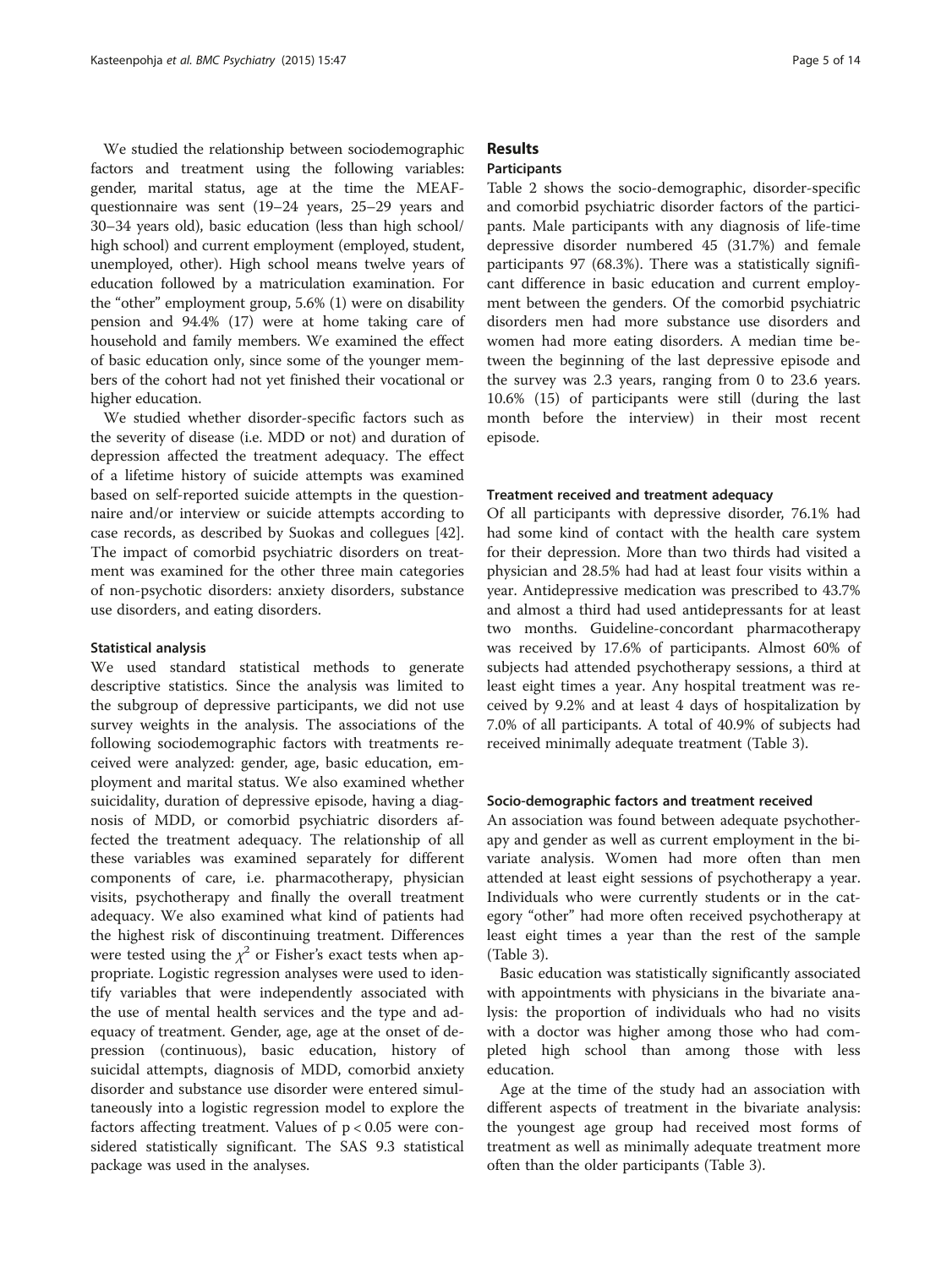|                                              |                       | All    |           | Men   |              | Women |                |                  |
|----------------------------------------------|-----------------------|--------|-----------|-------|--------------|-------|----------------|------------------|
|                                              |                       | 100.0% | $N = 142$ | 31.7% | $N = 45$     | 68.3% | $N = 97$       |                  |
| Variable                                     | Category              | %      | N         | %     | N            | %     | N              | $p^b$            |
| Age                                          | <25 years             | 21.8   | 31        | 20.0  | 9            | 22.7  | 22             |                  |
|                                              | 25-29 years           | 37.3   | 53        | 40.0  | 18           | 36.1  | 35             |                  |
|                                              | $\geq$ 30 years       | 40.9   | 58        | 40.0  | 18           | 41.2  | 40             | 0.8873           |
| <b>Basic education</b>                       | Less than high school | 50.7   | 69        | 64.1  | 25           | 45.4  | 44             |                  |
|                                              | High school           | 49.3   | 67        | 35.9  | 14           | 54.6  | 53             | 0.0480           |
| Married or cohabiting                        | <b>Yes</b>            | 50.4   | 69        | 42.5  | 17           | 53.6  | 52             |                  |
|                                              | <b>No</b>             | 49.6   | 68        | 57.5  | 23           | 46.4  | 45             | 0.2371           |
| <b>Current employment</b>                    | Employed              | 58.4   | 80        | 70.0  | 28           | 53.6  | 52             |                  |
|                                              | Student               | 21.2   | 29        | 15.0  | 6            | 23.7  | 23             |                  |
|                                              | Unemployed            | 7.3    | 10        | 15.0  | 6            | 4.1   | $\overline{4}$ |                  |
|                                              | Other <sup>a</sup>    | 13.1   | 18        | 0.0   | $\circ$      | 18.6  | 18             | 0.0025           |
| Major depressive disorder <sup>d</sup>       | Yes                   | 78.2   | 111       | 80.0  | 36           | 77.3  | 75             |                  |
|                                              | No <sup>e</sup>       | 21.8   | 31        | 20.0  | 9            | 22.7  | 22             | 0.7190           |
| Suicide attempts                             | Yes                   | 12.0   | 17        | 15.6  | 7            | 10.3  | 10             |                  |
|                                              | No                    | 88.0   | 125       | 84.4  | 38           | 89.7  | 87             | 0.3703           |
| Duration of depression > 1 year              | Yes                   | 33.9   | 41        | 29.4  | 10           | 35.6  | 31             |                  |
|                                              | <b>No</b>             | 66.1   | 80        | 70.6  | 24           | 64.4  | 56             | 0.5158           |
| Comorbid anxiety disorder <sup>d</sup>       | Yes                   | 32.4   | 46        | 31.1  | 14           | 33.0  | 32             |                  |
|                                              | No                    | 67.6   | 96        | 68.9  | 31           | 67.0  | 65             | 0.8239           |
| Comorbid substance use disorder <sup>d</sup> | Yes                   | 19.0   | 27        | 42.2  | 19           | 8.3   | 8              |                  |
|                                              | <b>No</b>             | 81.0   | 115       | 57.8  | 26           | 91.8  | 89             | < 0.0001         |
| Comorbid eating disorder <sup>d</sup>        | Yes                   | 8.5    | 12        | 0.0   | $\mathbf{0}$ | 12.4  | 12             |                  |
|                                              | <b>No</b>             | 91.6   | 130       | 100.0 | 45           | 87.6  | 85             | $0.0099^{\circ}$ |

#### <span id="page-6-0"></span>Table 2 Socio-demographic and disorder specific factors and comorbid psychiatric disorders of participants

<sup>a</sup>Of the other group, 5.6% (1) were on disability pension and 94,4% (17) at home taking care of household and family members.

 $^{\rm b}$ The p-values indicate a significance of the difference between genders in the distribution of each catergory tested by χ2- or Fisher's exact test. P-values < 0.05 in boldface.

<sup>c</sup>Fisher's exact test was used in the analysis.<br><sup>d</sup>Diagnosis is a lifetime diagnosis

<sup>d</sup>Diagnosis is a lifetime diagnosis.

e Dysthymia or depressive disorder NOS.

## Disorder-specific factors, comorbid psychiatric disorders, and treatment received

The relationship between treatment received and disorder-specific factors and comorbidity is presented in Table [4.](#page-8-0) Having a diagnosis of MDD was related to antidepressant medication for at least two months and physician visits at least four times a year in the bivariate analysis. Duration of depressive episode was related to minimally adequate treatment and appropriateness of care in every aspect.

In the bivariate analysis of comorbid disorders, only substance use disorder was associated statistically significantly with treatment: participants with substance use disorder had at least one visit with a physician more often than others. There was also a trend in the direction of an association between substance use and any pharmacotherapy ( $p = 0.069$ ). The same kind of trend was seen in the association between comorbid anxiety disorder and having at least two months of pharmacotherapy  $(p = 0.061)$  and having at least one visit with a physician ( $p = 0.064$ ).

In our study group, 15.7% dropped out of treatment (Table [3](#page-7-0)). Participants with less education, a history of suicide attempts, or substance use disorder interrupted their treatment more often than others according to the bivariate analysis (Tables [3](#page-7-0) and [4](#page-8-0)).

## Factors associated with treatment and dropout in multivariate analyses

In the multivariate analysis having a diagnosis of MDD was associated with increased odds for visits with a physician at least four times a year (OR 5.44, CI 1.40– 20.12,  $P = 0.014$ ) (Table [5\)](#page-9-0). This difference was not seen in the analysis concerning the most intensively treated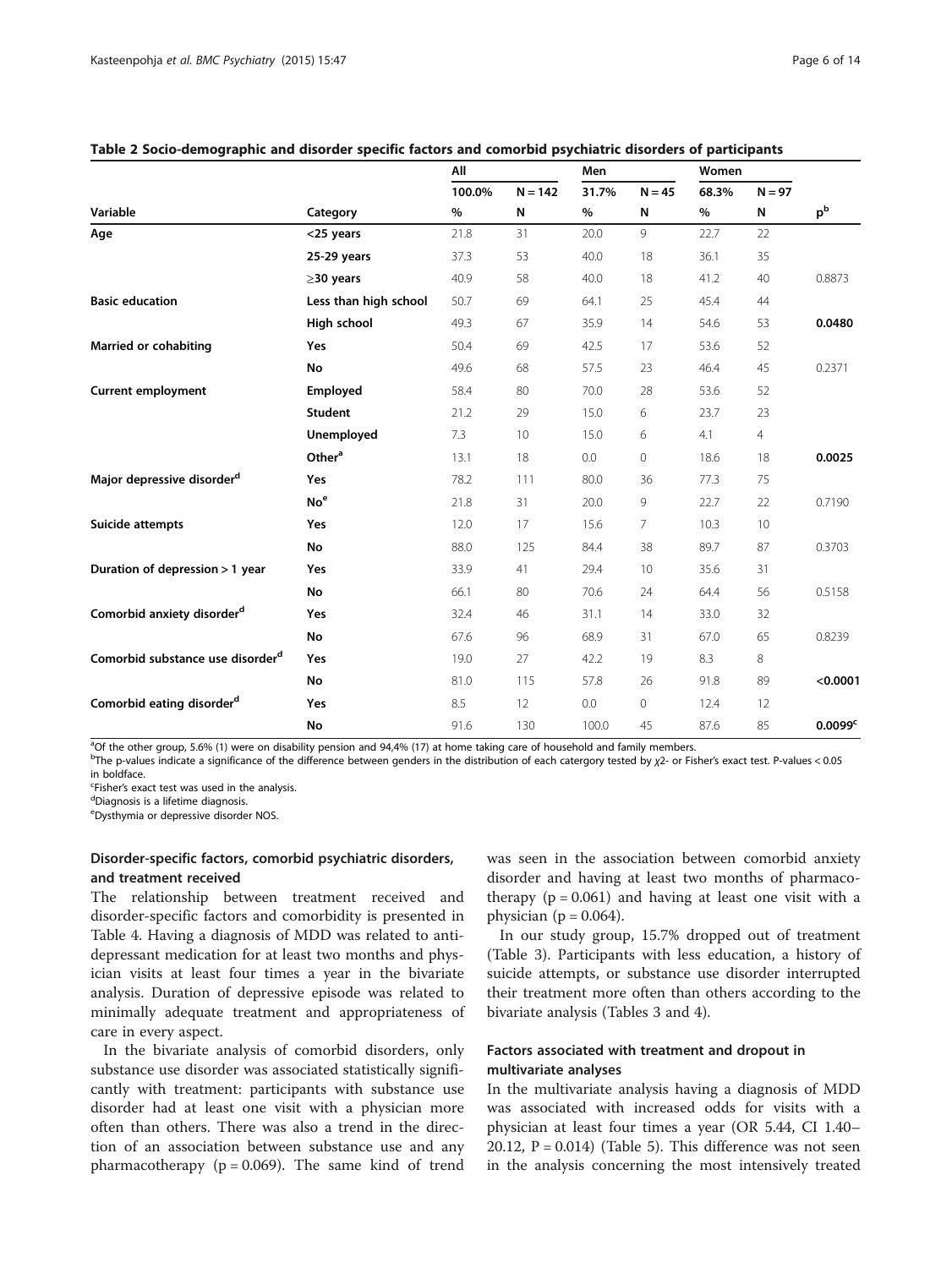|                    |                       |                |     | Pharmacotherapy  |    |                      |                 | Visits with a physician/<br>a year |    |                     |    | Guideline-concordant<br>pharmacotherapy <sup>c</sup> |                | Sessions of      |    | psychotherapy/a year |    | <b>Minimally</b><br>adequate<br>treatment <sup>e</sup> |    | <b>Treatment</b><br>dropout <sup>f</sup> |                |
|--------------------|-----------------------|----------------|-----|------------------|----|----------------------|-----------------|------------------------------------|----|---------------------|----|------------------------------------------------------|----------------|------------------|----|----------------------|----|--------------------------------------------------------|----|------------------------------------------|----------------|
|                    |                       |                |     | Any <sup>a</sup> |    | $\geq$ 2 months Anyb |                 |                                    |    | $\geq$ 4 times      |    |                                                      |                | Any <sup>d</sup> |    | >8 times             |    |                                                        |    |                                          |                |
| Variable           | Category              |                | N   | %                | N  | $\%$                 | N               | $\%$                               | N  | $\%$                | N  | $\%$                                                 | N              | $\%$             | N  | %                    | N  | $\%$                                                   | N  | %                                        | N              |
| All                |                       |                | 142 | 43.7             |    | 62 31.6              |                 | 43 67.2                            |    | 92 28.5             |    | 39 17.6                                              | 25             | 59.6             | 84 | 33.3                 | 47 | 40.9                                                   | 58 | 15.7                                     | 18             |
| Gender             | Male                  |                | 45  | 46.7             |    | 21 38.1              |                 | 16 59.1                            |    | 26 29.6             |    | 13 20.0                                              | 9              | 53.3             | 24 | 20.0                 | 9  | 35.6                                                   | 16 | 22.9                                     | 8              |
|                    | Female                |                | 97  | 42.3             | 41 | 28.7                 | 27              | 71.0                               |    | 66 28.0             |    | 26 16.5                                              | 16             | 62.5             | 60 | 39.6                 | 38 | 43.3                                                   | 42 | 12.5                                     | 10             |
|                    |                       | p <sup>g</sup> |     | 0.6229           |    | 0.2775               |                 | 0.1670                             |    | 0.8474              |    | 0.6099                                               |                | 0.3012           |    | 0.0215               |    | 0.3824                                                 |    | 0.1596                                   |                |
| Agegroup           | <25 years             |                | 31  | 64.5             |    | 20 46.7              |                 | 14 80.7                            |    | 25 38.7             |    | 12 35.5                                              | 11             | 71.0             | 22 | 54.8                 | 17 | 61.3                                                   | 19 | 15.4                                     | $\overline{4}$ |
|                    | 25-29 years           |                | 53  | 28.3             |    | 15 19.2              | 10 <sup>°</sup> | 52.9                               |    | 27 27.5             |    | 14 13.2                                              | $\overline{7}$ | 54.7             | 29 | 26.4                 | 14 | 32.1                                                   | 17 | 14.0                                     | 6              |
|                    | $\geq$ 30 years       |                | 58  | 46.6             | 27 | 35.2                 | 19              | 72.7                               |    | 40 23.6             |    | 13 12.1                                              | 7              | 57.9             | 33 | 28.1                 | 16 | 37.9                                                   | 22 | 17.4                                     | 8              |
|                    |                       | p <sup>g</sup> |     | 0.0046           |    | 0.0280               |                 | 0.0183                             |    | 0.3241              |    | 0.0125                                               |                | 0.3235           |    | 0.0157               |    | 0.0266                                                 |    | 0.9045                                   |                |
| <b>Basic</b>       | Less than high school |                | 69  | 47.8             | 33 | 32.8                 | 21              | 76.1                               | 51 | 32.8                |    | 22 17.4                                              | 12             | 60.3             | 41 | 33.8                 | 23 | 43.5                                                   | 30 | 22.2                                     | 12             |
| education          | High school           |                | 67  | 35.8             | 24 | 27.3                 | 18              | 56.9                               | 37 | 20.0                |    | 13 14.9                                              | 10             | 56.7             | 38 | 32.8                 | 22 | 35.8                                                   | 24 | 3.6                                      | 2              |
|                    |                       | p <sup>g</sup> |     | 0.1560           |    | 0.4908               |                 | 0.0193                             |    | 0.0949              |    | 0.6962                                               |                | 0.6731           |    | 0.9031               |    | 0.3615                                                 |    | 0.0033                                   |                |
| Current            | Employed              |                | 80  | 37.5             |    | 30 25.0              |                 | 19 65.4                            |    | 51 25.6             |    | 20 11.3                                              | 9              | 57.0             | 45 | 26.6                 | 21 | 36.3                                                   | 29 | 12.5                                     | 8              |
| employment Student |                       |                | 29  | 55.2             |    | 16 41.4              |                 | 12 71.4                            |    | 20 35.7             |    | 10 27.6                                              | 8              | 65.5             | 19 | 48.3                 | 14 | 51.7                                                   | 15 | 12.0                                     | 3              |
|                    | Unemployed            |                | 10  | 20.0             | 2  | 11.1                 |                 | 40.0                               | 4  | 10.0                |    | 10.0                                                 |                | 30.0             | 3  | 10.0                 |    | 10.0                                                   |    | 37.5                                     | 3              |
|                    | Other                 |                | 18  | 50.0             | 9  | 41.2                 |                 | 76.5                               |    | 13 23.5             | 4  | 22.2                                                 | 4              | 66.7             | 12 | 50.0                 | 9  | 50.0                                                   | 9  | 0.0                                      | $\Omega$       |
|                    |                       | p <sup>g</sup> |     | 0.1580           |    | 0.1542               |                 | 0.2374                             |    | 0.4702 <sup>h</sup> |    | $0.1566^{h}$                                         |                | 0.2138           |    | 0.0260               |    | 0.0842                                                 |    | 0.1131 <sup>h</sup>                      |                |
| <b>Married or</b>  | No                    |                | 68  | 39.7             | 27 | 26.2                 | 17              | 60.0                               | 39 | 23.1                | 15 | 17.7                                                 | 12             | 53.7             | 36 | 34.3                 | 23 | 39.7                                                   | 27 | 8.8                                      | 5              |
| cohabiting         | Yes                   |                | 69  | 43.5             |    | 30 33.3              |                 | 22 72.1                            | 49 | 29.4                |    | 20 14.5                                              | 10             | 62.3             | 43 | 31.9                 | 22 | 39.1                                                   | 27 | 16.7                                     | 9              |
|                    |                       | p <sup>g</sup> |     | 0.6542           |    | 0.3689               |                 | 0.1418                             |    | 0.4069              |    | 0.6151                                               |                | 0.3102           |    | 0.7620               |    | 0.9451                                                 |    | 0.2105                                   |                |

## <span id="page-7-0"></span>Table 3 Sociodemographic factors, treatments received and dropouts during the most recent depressive episode<sup>i</sup>

<sup>a</sup> Antidepressant prescribed.

<sup>b</sup>At least 1 visit with a physician a year.

 $c^2$ Antidepressant used for at least 2 months  $+$  4 visits with a physician a year.

<sup>d</sup>At least 1 session of psychotherapy a year.

e Antidepressant used for at least 2 months + at least 4 visits with a physician a year or at least 8 sessions of psychotherapy a year or a hospitalization for depressive symptoms lasting for at least 4 days.

<sup>f</sup>A participant discontinued the visits despite adequate treatment plan.

<sup>9</sup>The p-values indicate a significance of the difference between categories in a distribution of treatments and dropout tested by χ2- or Fisher's exact test. P-values < 0.05 in boldface.<br>hEisher's exact test was used in

 $\frac{1}{1}$ Fisher's exact test was used in the analysis.

<sup>i</sup>A bivariate analysis.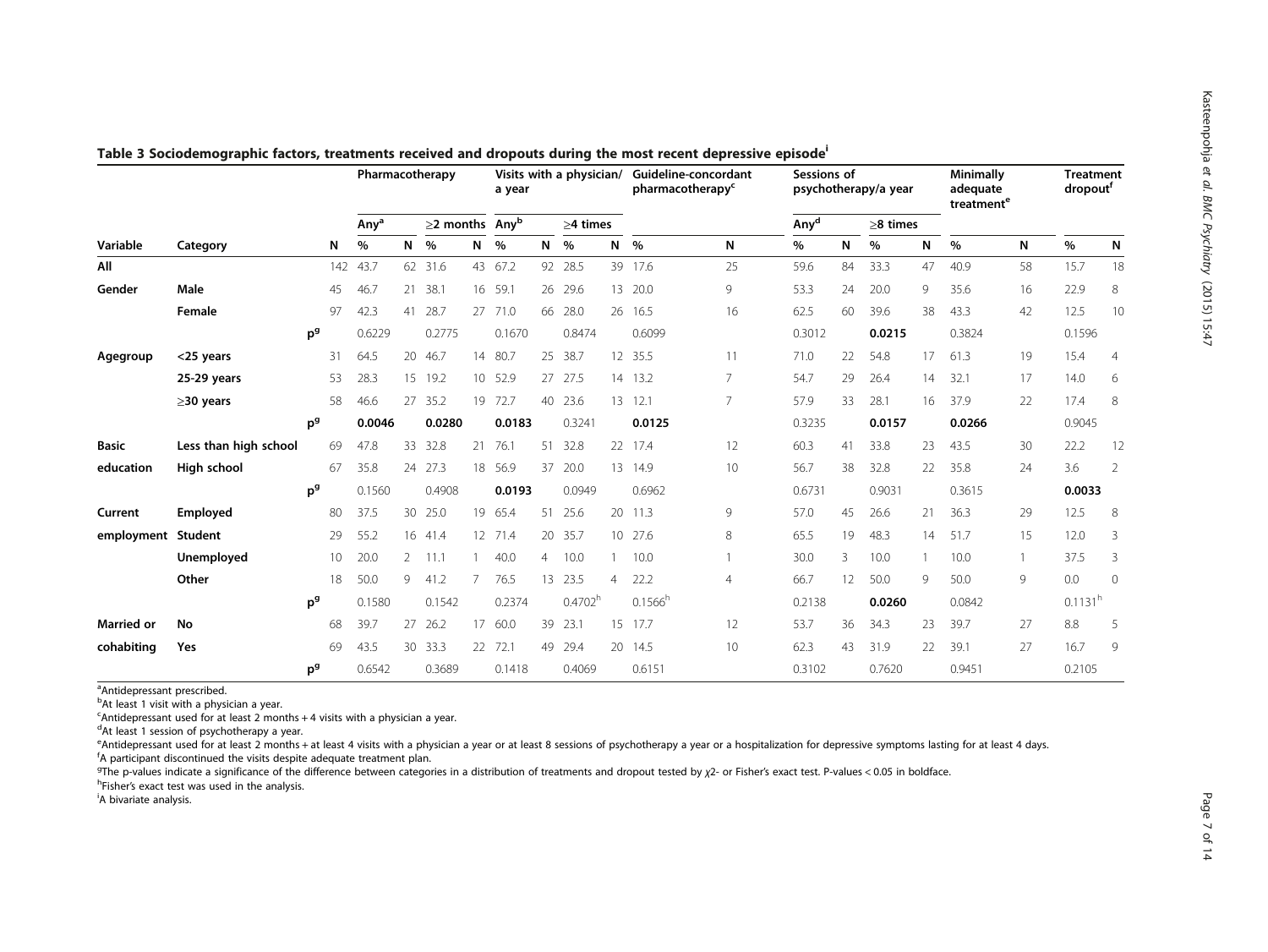|                           |           |                |         | Pharmacotherapy  |    |                      |    | a year              |    | Visits with physician/ |                | pharmacotherapy <sup>c</sup> | Guideline-concordant Sessions of psychotherapy/ | a year              |    |                     |    | <b>Minimally adequate</b><br>treatment <sup>e</sup> |    | <b>Treatment</b><br>dropout <sup>'</sup> |                |
|---------------------------|-----------|----------------|---------|------------------|----|----------------------|----|---------------------|----|------------------------|----------------|------------------------------|-------------------------------------------------|---------------------|----|---------------------|----|-----------------------------------------------------|----|------------------------------------------|----------------|
|                           |           |                |         | Any <sup>a</sup> |    | $\geq$ 2 months Anyb |    |                     |    | $\geq$ 4 times         |                |                              |                                                 | Any <sup>d</sup>    |    | $\geq$ 8 times      |    |                                                     |    |                                          |                |
| Variable                  | Category  |                | N       | $\%$             | N  | %                    |    | N %                 |    | N %                    |                | N %                          | N                                               | %                   | N  | $\%$                | N  | $\%$                                                | N  | %                                        | N              |
| Major                     | Yes       |                | $111 -$ | 46.9             |    | 52 36.1              |    | 39 69.8             |    | 74 33.0                |                | 35 20.7                      | 23                                              | 61.8                | 68 | 35.5                | 39 | 43.2                                                | 48 | 14.8                                     | 13             |
| depressive disorder       | No        |                | 31      | 32.3             |    | 10 14.3              | 4  | 58.1                | 18 | 12.9                   | $\overline{4}$ | 6.5                          | 2                                               | 51.6                | 16 | 25.8                | 8  | 32.3                                                | 10 | 18.5                                     | 5              |
|                           |           | p <sup>g</sup> |         | 0.1476           |    | 0.0269               |    | 0.2206              |    | 0.0290                 |                | 0.0651                       |                                                 | 0.3065              |    | 0.3142              |    | 0.2713                                              |    | 0.7623 <sup>h</sup>                      |                |
| <b>Duration of</b>        | Yes       |                | 41      | 70.7             | 29 | 60.0                 | 24 | 84.6                | 33 | 46.2                   | 18             | 36.6                         | 15                                              | 77.5                | 31 | 65.0                | 26 | 68.3                                                | 28 | 20.6                                     | $\overline{7}$ |
| episode >1 year           | No        |                | 80      | 28.8             | 23 | 18.0                 |    | 14 60.3             | 47 | 18.0                   |                | 14 8.8                       | 7                                               | 48.8                | 39 | 21.3                | 17 | 26.3                                                | 21 | 9.2                                      | 6              |
|                           |           | p <sup>g</sup> |         | < .0001          |    | < .0001              |    | 0.0076              |    | 0.0013                 |                | 0.0002                       |                                                 | 0.0026              |    | < .0001             |    | < .0001                                             |    | $0.1276^{h}$                             |                |
| Suicide attempts          | Yes       |                | 17      | 58.8             |    | 10 41.2              |    | 81.3                |    | 13 43.8                |                | 23.5                         | 4                                               | 76.5                | 13 | 17.7                | 3  | 29.4                                                | 5  | 60.0                                     | 6              |
|                           | <b>No</b> |                | 125     | 41.6             |    | 52 30.3              |    | 36 65.3             | 79 | 26.5                   | 32             | 16.8                         | 21                                              | 57.3                | 71 | 35.5                | 44 | 42.4                                                | 53 | 11.4                                     | 12             |
|                           |           | p <sup>g</sup> |         | 0.1791           |    | 0.3649               |    | 0.2014              |    | 0.2360 <sup>h</sup>    |                | 0.5019 <sup>h</sup>          |                                                 | 0.1301              |    | 0.1435              |    | 0.3067                                              |    | 9.286E-04 $^{\rm h}$                     |                |
| Comorbid                  | Yes       |                | 46      | 50.0             |    | 23 42.2              |    | 19 77.8             |    | 35 37.8                |                | 17 23.9                      | 11                                              | 67.4                | 31 | 34.8                | 16 | 43.5                                                | 20 | 21.1                                     | 8              |
| anxiety disorder          | No        |                | 96      | 40.6             | 39 | 26.4                 |    | 24 62.0             |    | 57 23.9                | 22             | 14.6                         | 14                                              | 55.8                | 53 | 32.6                | 31 | 39.6                                                | 38 | 13.0                                     | 10             |
|                           |           | p <sup>g</sup> |         | 0.2918           |    | 0.0614               |    | 0.0641              |    | 0.0912                 |                | 0.1719                       |                                                 | 0.1881              |    | 0.7995              |    | 0.6586                                              |    | 0.2628                                   |                |
| Comorbid                  | Yes       |                | 27      | 59.3             |    | 16 45.8              |    | 11 84.0             | 21 | 40.0                   |                | 10 18.5                      | 5                                               | 69.2                | 18 | 23.1                | 6  | 40.7                                                | 11 | 38.9                                     | $\overline{7}$ |
| substance use disorder No |           |                | 115     | 40.0             | 46 | 28.6                 |    | 32 63.4             |    | 71 25.9                | 29             | 17.4                         | 20                                              | 57.4                | 66 | 35.7                | 41 | 40.9                                                | 47 | 11.3                                     | 11             |
|                           |           | p <sup>g</sup> |         | 0.0694           |    | 0.0989               |    | 0.0473              |    | 0.1576                 |                | 1.0000 <sup>h</sup>          |                                                 | 0.2666              |    | 0.2193              |    | 0.9902                                              |    | 0.0080 <sup>h</sup>                      |                |
| Comorbid                  | Yes       |                | 12      | 50.0             | 6  | 33.3                 | 4  | 90.9                |    | 10 45.5                | 5.             | 25.0                         | 3                                               | 50.0                | 6  | 41.7                | 5  | 41.7                                                | 5  | 11.1                                     |                |
| eating disorder           | No        |                | 130     | 43.1             |    | 56 31.5              | 39 | 65.1                |    | 82 27.0                | 34             | 16.9                         | 22                                              | 60.5                | 78 | 32.6                | 42 | 40.8                                                | 53 | 16.0                                     | 17             |
|                           |           | p <sup>g</sup> |         | 0.6436           |    | 1.0000 <sup>h</sup>  |    | 0.1013 <sup>h</sup> |    | 0.2931 <sup>h</sup>    |                | 0.4432 <sup>h</sup>          |                                                 | 0.5458 <sup>h</sup> |    | 0.5342 <sup>h</sup> |    | 1.0000 <sup>h</sup>                                 |    | 1.0000 <sup>h</sup>                      |                |

<span id="page-8-0"></span>

|  | Table 4 Disorder-specific factors, comorbid psychiatric disorders, treatments received and dropouts during the most recent depressive episode |  |  |  |
|--|-----------------------------------------------------------------------------------------------------------------------------------------------|--|--|--|
|--|-----------------------------------------------------------------------------------------------------------------------------------------------|--|--|--|

<sup>a</sup> Antidepressant prescribed.

<sup>b</sup>At least 1 visit with a physician a year.

 $c^2$ Antidepressant used for at least 2 months  $+$  4 visits with a physician a year.

<sup>d</sup>At least 1 session of psychotherapy a year.

e Antidepressant used for at least 2 months + at least 4 visits with a physician a year or at least 8 sessions of psychotherapy a year or a hospitalization for depressive symptoms lasting for at least 4 days.  $A$  participant discontinued the visits despite adequate treatment plan.

<sup>9</sup>The p-values indicate a significance of the difference between categories in a distribution of treatments and dropout tested by χ2- or Fisher's exact test. P-values < 0.05 in boldface.<br>hEisher's exact test was used in

Fisher's exact test was used in the analysis.

<sup>i</sup>A bivariate analysis.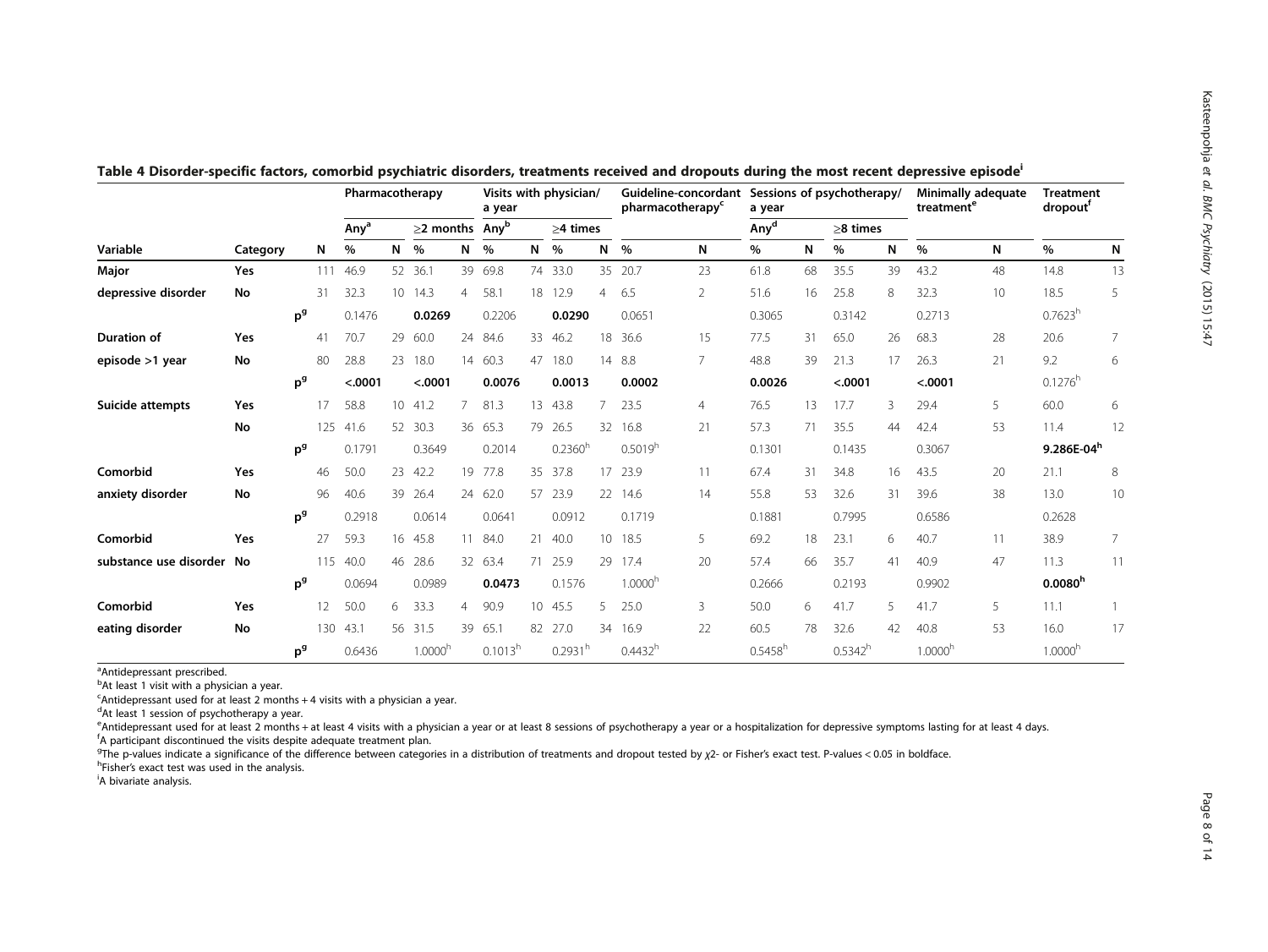|                           |                                 | Pharmacotherapy  |                    |             |                          |                       | Visits with a<br>physician/a year |           |                          | Guideline- | concordant<br>pharmacotherapy <sup>c</sup> |                  | Sessions of<br>psychotherapy/a year |           |                          | <b>Minimally</b><br>adequate<br>treatment <sup>e</sup> |                          | <b>Treatment</b><br>dropout |                 |
|---------------------------|---------------------------------|------------------|--------------------|-------------|--------------------------|-----------------------|-----------------------------------|-----------|--------------------------|------------|--------------------------------------------|------------------|-------------------------------------|-----------|--------------------------|--------------------------------------------------------|--------------------------|-----------------------------|-----------------|
|                           |                                 | Any <sup>a</sup> |                    | $>2$ months |                          | Anyb                  |                                   | >4 times  |                          |            |                                            | Any <sup>d</sup> |                                     | >8 times  |                          |                                                        |                          |                             |                 |
| Variable                  | Category                        | <b>OR</b>        | 95% CI             | <b>OR</b>   | 95% CI                   | <b>OR</b>             | 95% CI                            | <b>OR</b> | 95% CI                   | <b>OR</b>  | 95% CI                                     | <b>OR</b>        | 95% CI                              | <b>OR</b> | 95% CI                   | <b>OR</b>                                              | 95% CI                   | <b>OR</b>                   | 95% CI          |
| Gender                    | Male (ref.)                     | 1.00             | i,                 | 1.00        | $\sim$                   | 1.00                  | $\overline{a}$                    | 1.00      | $\overline{\phantom{a}}$ | 1.00       |                                            | 1.00             | ł,                                  | 1.00      | $\overline{\phantom{a}}$ | 1.00                                                   | $\overline{\phantom{a}}$ | 1.00                        | $\sim$          |
|                           | Female                          | 1.42             | $0.58 - 3.49$      | 0.89        | $0.34 - 2.30$            | $**4.45$              | 1.58-12.54                        | 2.01      | $0.67 - 6.01$            | 0.97       | $0.30 - 3.13$                              | $*2.53$          | 1.04-6.16                           | $*3.37$   | 1.20-9.46                |                                                        | 2.15 0.86-5.34           | 2.67                        | 0.42-17.06      |
| Agegroup                  | <25 years (ref.)                | 1.00             |                    | 1.00        | $\sim$                   | 1.00                  | $\overline{a}$                    | 1.00      | $\sim$                   | 1.00       | $\overline{\phantom{a}}$                   | 1.00             | $\sim$                              | 1.00      | $\overline{\phantom{a}}$ | 1.00                                                   | $\overline{\phantom{a}}$ | 1.00                        | $\sim$          |
|                           | 25-29 years                     | $**0.20$         | $0.07 - 0.57$      | $*0.30$     | $0.10 - 0.92$            | $*$ <sup>6</sup> 0.18 | $0.05 - 0.63$                     | 0.89      | $0.28 - 2.81$            | 0.32       | $0.09 - 1.13$                              | 0.56             | $0.20 - 1.60$                       | 0.39      | $0.14 - 1.14$            | 0.36                                                   | $0.13 - 1.01$            | 1.80                        | $0.23 - 14.07$  |
|                           | $\geq$ 30 years                 | 0.40             | $0.12 - 1.28$      | 0.67        | $0.20 - 2.27$            | 0.36                  | $0.09 - 1.45$                     | 0.67      | $0.18 - 2.45$            | 0.28       | $0.06 - 1.27$                              | 0.61             | $0.18 - 1.99$                       | 0.44      | $0.13 - 1.49$            | 0.63                                                   | $0.20 - 2.02$            | 2.43                        | $0.23 - 25.40$  |
| Age at the<br>onset of    | Continuous                      | 1.02             | $0.93 - 1.12$ 1.00 |             | 0.90-1.11 1.08           |                       | $0.97 - 1.20$                     | 0.95      | $0.86 - 1.06$            | 1.00       | $0.88 - 1.14$                              | 0.98             | 0.90-1.08 0.99                      |           | 0.89-1.09 0.96           |                                                        | $0.87 - 1.05$            | 0.95                        | $0.79 - 1.14$   |
| depression                |                                 |                  |                    |             |                          |                       |                                   |           |                          |            |                                            |                  |                                     |           |                          |                                                        |                          |                             |                 |
| <b>Basic</b><br>education | Less than high<br>school (ref.) | 1.00             |                    | $1.00 -$    |                          | 1.00                  | $\sim$                            | 1.00      | $\sim$                   | 1.00       | $\sim$                                     | 1.00             | $\sim$                              | 1.00      | $\sim$ $-$               | $1.00 -$                                               |                          | $1.00 -$                    |                 |
|                           | High school                     | 0.78             | $0.36 - 1.72$      | 1.02        | $0.43 - 2.40$            | 0.47                  | $0.20 - 1.14$                     | 0.57      | $0.23 - 1.38$            | 1.10       | $0.39 - 3.08$                              | 1.01             | $0.47 - 2.18$                       | 0.80      | $0.36 - 1.79$            | 0.66                                                   | $0.30 - 1.45$            |                             | *0.15 0.03-0.86 |
| Major                     | No (ref.)                       | 1.00             |                    | 1.00        | $\overline{\phantom{a}}$ | 1.00                  |                                   | 1.00      | ٠                        | 1.00       |                                            | 1.00             | $\overline{\phantom{a}}$            | 1.00      |                          | 1.00                                                   | ٠                        | 1.00                        | $\sim$          |
| depressive<br>disorder    | Yes                             | 1.90             | $0.74 - 4.87$      | 2.66        | $0.81 - 8.77$            | 2.00                  | $0.77 - 5.24$                     | $*5.44$   | 1.40-21.12               | 3.21       | $0.66 - 15.48$                             | 1.79             | $0.75 - 4.25$                       | 1.40      | $0.54 - 3.63$            | 1.59                                                   | 0.63-3.97                | 1.21                        | $0.24 - 6.12$   |
| Suicide<br>attempts       | No (ref.)                       | 1.00             |                    | 1.00        | $\sim$                   | 1.00                  | $\overline{\phantom{a}}$          | 1.00      | $\sim$                   | 1.00       | $\sim$                                     | 1.00             | $\overline{\phantom{a}}$            | 1.00      | $\sim$                   | 1.00                                                   | $\overline{\phantom{a}}$ | $1.00 -$                    |                 |
|                           | Yes                             | 1.14             | $0.33 - 3.86$      | 0.84        | $0.23 - 3.15$            | 0.88                  | $0.19 - 4.08$                     | 1.89      | $0.51 - 6.96$            | 1.65       | $0.36 - 7.66$                              | 1.74             | $0.47 - 6.46$                       | 0.43      | $0.11 - 1.80$            | 0.39                                                   | $0.10 - 1.43$            | $*6.73$                     | 1.10-41.17      |
| Comorbid                  | No (ref.)                       | 1.00             |                    | 1.00        | ×,                       | 1.00                  |                                   | 1.00      | $\overline{\phantom{a}}$ | 1.00       |                                            | 1.00             |                                     | 1.00      |                          | 1.00                                                   | $\overline{\phantom{a}}$ | 1.00                        | $\sim$          |
| anxiety<br>disorder       | Yes                             | 1.25             | $0.56 - 2.79$      | 1.85        | $0.80 - 4.27$            | 1.72                  | $0.67 - 4.44$                     | 1.59      | $0.67 - 3.78$            | 1.88       | $0.69 - 5.12$                              | 0.78             | $0.35 - 1.73$                       | 1.19      | $0.52 - 2.71$            | 0.83                                                   | 0.38-1.83                | 1.66                        | $0.44 - 6.31$   |
| Comorbid<br>substance     | No (ref.)                       | 1.00             |                    | 1.00        | $\sim$                   | 1.00                  | $\overline{\phantom{a}}$          | 1.00      | $\sim$                   | 1.00       | $\sim$                                     | 1.00             | $\overline{\phantom{a}}$            | 1.00      | $\sim$ $-$               | $1.00 -$                                               |                          | $1.00 -$                    |                 |
| use disorder              | Yes                             | 2.66             | 0.85-8.32 1.91     |             | $0.57 - 6.47$            | **8.29                | 1.69-40.58 2.51                   |           | $0.70 - 9.02$            | 0.99       | $0.22 - 4.49$                              | 2.80             | 0.84-9.35                           | 1.36      |                          |                                                        | 0.39-4.78 1.75 0.56-5.42 | 3.69                        | 0.56-24.52      |

## <span id="page-9-0"></span>Table 5 Logistic regression models of variables associated with treatments received and dropout during the depressive episode<sup>g, f</sup>

\*p < 0.05; \*\*p < 0.01. These p-values indicate a significance of the difference of the odds ratios between categories tested by  $\chi$ 2-test.

<sup>a</sup>Antidepressant prescribed.

<sup>b</sup>At least 1 visit with a physician a year.

 $c^2$ Antidepressant used for at least 2 months  $+$  4 visits with a physician a year.

<sup>d</sup>At least 1 session of psychotherapy a year.

e Antidepressant used for at least 2 months + at least 4 visits with a physician a year or at least 8 sessions of psychotherapy a year or a hospitalization for depressive symptoms lasting for at least 4 days.

<sup>f</sup>A participant discontinued the visits despite adequate treatment plan.

<sup>9</sup>The most recent depressive episode.

<sup>f</sup> All the variables were entered simultaneously into a logistic regression model.

 $OR = Odds$  ratio; 95% CI = 95% confidence interval.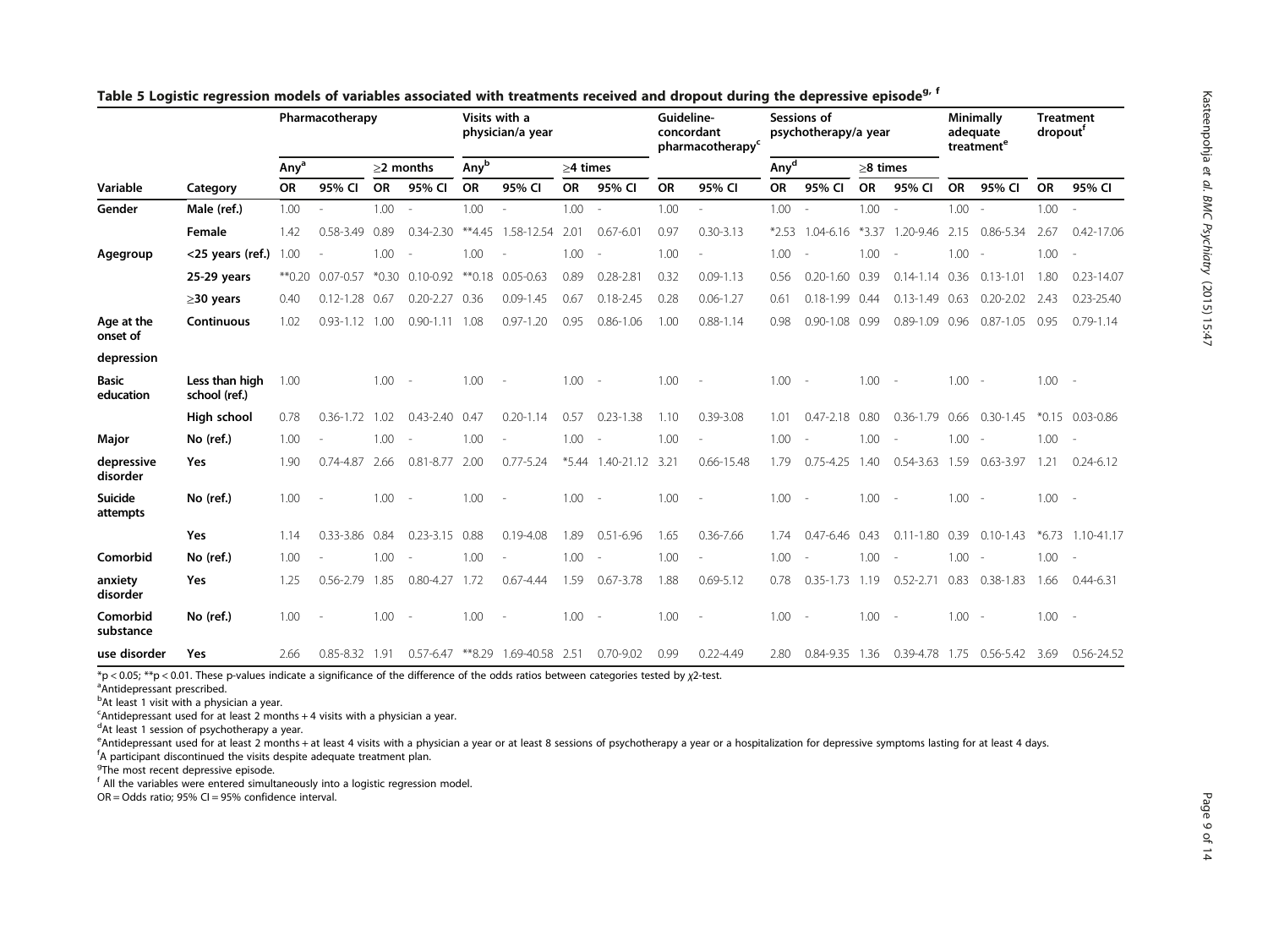depressive episode. Instead the participants who had completed high school had lower odds of visiting a physician at least four times a year (Additional file [4](#page-12-0): Table S3). Substance use disorder (OR 8.29, CI 1.69– 40.58, P = 0.009) and female gender (OR 4.45, CI 1.58– 12.54,  $P = 0.005$ ) were associated with at least one visit with a physician.

Women had higher odds of having any psychotherapy (OR 2.53, CI 1.04–6.16,  $P = 0.041$ ) and at least 8 sessions of psychotherapy a year (OR 3.37, CI 1.20-9.46,  $P =$ 0.021) (Table [5](#page-9-0)). In the most intensively treated depressive episode the same kind of trend towards womens' higher odds of having psychotherapy was seen, but the p-values were just above the significance limit (Additional file [4](#page-12-0): Table S3). Concerning age, those aged 25–29 had the lowest odds of having any medication (OR 0.20, CI 0.07-0.57,  $P = 0.003$ ) and guidelineconcordant medication (OR 0.30, CI 0.10-0.92,  $P =$ 0.035) as well as at least one visit with a physician (OR 0.18, CI 0.05–0.63,  $P = 0.008$  compared to the youngest age group. None of these factors explained the final outcome of minimally adequate treatment (Table [5\)](#page-9-0).

The explanatory factors above were also used in the logistic regression model to examine treatment dropout. In the multivariate analysis persons who had graduated from high school had a lower odds of dropping out of treatment (OR 0.15, CI 0.03–0.86, P = 0.033). Lifetime history of suicide attempts was associated with increased odds of treatment interruption (OR 6.73, CI 1.10–41.17,  $P = 0.039$ ) (Table [5\)](#page-9-0). The latter difference was not statistically significant in the multivariate analysis concerning the most intensively treated depressive episode (Additional file [4](#page-12-0): Table S3).

## **Discussion**

Compared to previous Finnish studies, treatment of depressive disorders has improved among young adults [[12,13,43\]](#page-13-0). A similar trend was seen in Canada [[44\]](#page-13-0). In our study of young adults with depressive disorders, 76.1% had had some kind of contact because of their depressive symptoms with the health care system during the most recent depressive episode and 40.9% had received minimally adequate treatment, as based on international guidelines. In most studies concerning the treatment adequacy of depressive disorders the proportion has been much lower. In the National Comorbidity Survey Replication study, only 21.7% of all respondents meeting the 12-month major depressive disorder criteria received adequate treatment in the year of the interview [[6\]](#page-13-0). Gonzalez et al. found a very similar figure (21.3%) when he investigated the use of guideline-concordant depression care among adults with 12-month MDE in the United States, though the definition of adequate treatment was less strict than ours in that they only

required four psychotherapy visits [\[45](#page-13-0)]. In Canada, Duhoux et al. found that 29.1% of subjects with MDE during the 12 months preceding the survey had received minimally adequate treatment according to criteria which were close to ours [\[14](#page-13-0)]. However, detailed comparisons between countries are difficult because of lack of relevant and valid comparable data on mental health services [[46](#page-13-0)].

The high proportion of adequate treatment in our study may be explained partly by our versatile information search. We gathered information also from case records, while most surveys have used only interviews, which may be influenced by memory bias. Our participants were young and we investigated the most recent depressive episode, and these factors also support the conclusion that memory bias is not a major problem in this study. A slight increase in our figure may be caused by our definition of a visit with a physician, which also included consultations by telephone and by another health care professional. In addition, we defined at least four days of hospitalizations as adequate. These cases, however, were few (10 participants) and half of them had received adequate treatment also in outpatient care.

None of the factors chosen were related to the overall adequacy of treatment in a multivariate analysis. This suggests that services for the treatment of depression are not functioning efficiently: people with more severe or comorbid symptoms did not receive adequate treatment more often than others. This is alarming, because according to previous studies both severity of depression and comorbidity are associated with worse long-term outcome of depression [\[47,48\]](#page-13-0). In terms of health equity, it is encouraging that sociodemographic factors were not associated with receiving minimally adequate treatment. However, in a bivariate analysis, the duration of depressive episode was related to treatment such that participants whose episode had lasted over a year received more often any care and guideline-concordant care in regard to all the various aspects of treatment as well as minimally adequate treatment. This is in line with previous epidemiological studies that have shown that longer duration of depressive episode is related to treatment referral [\[6,49](#page-13-0)-[51\]](#page-14-0). In a study among adolescents and young adults, Wittchen et al. found that participants with dysthymia and recurrent depression had sought help more often (46% and 40%) than participants with a single episode of depression (24%) [\[8](#page-13-0)]. Wang et al. found that delays in initial help-seeking is a pervasive problem worldwide, with median delays in making contact ranging from 1.0 to 14.0 years for mood disorders [\[52](#page-14-0)]. Thus, a likely reason for the lower extent of treatment for those who have suffered for a shorter period is that they have not yet sought help. This may also be one explanation for a higher estimate of treatment adequacy in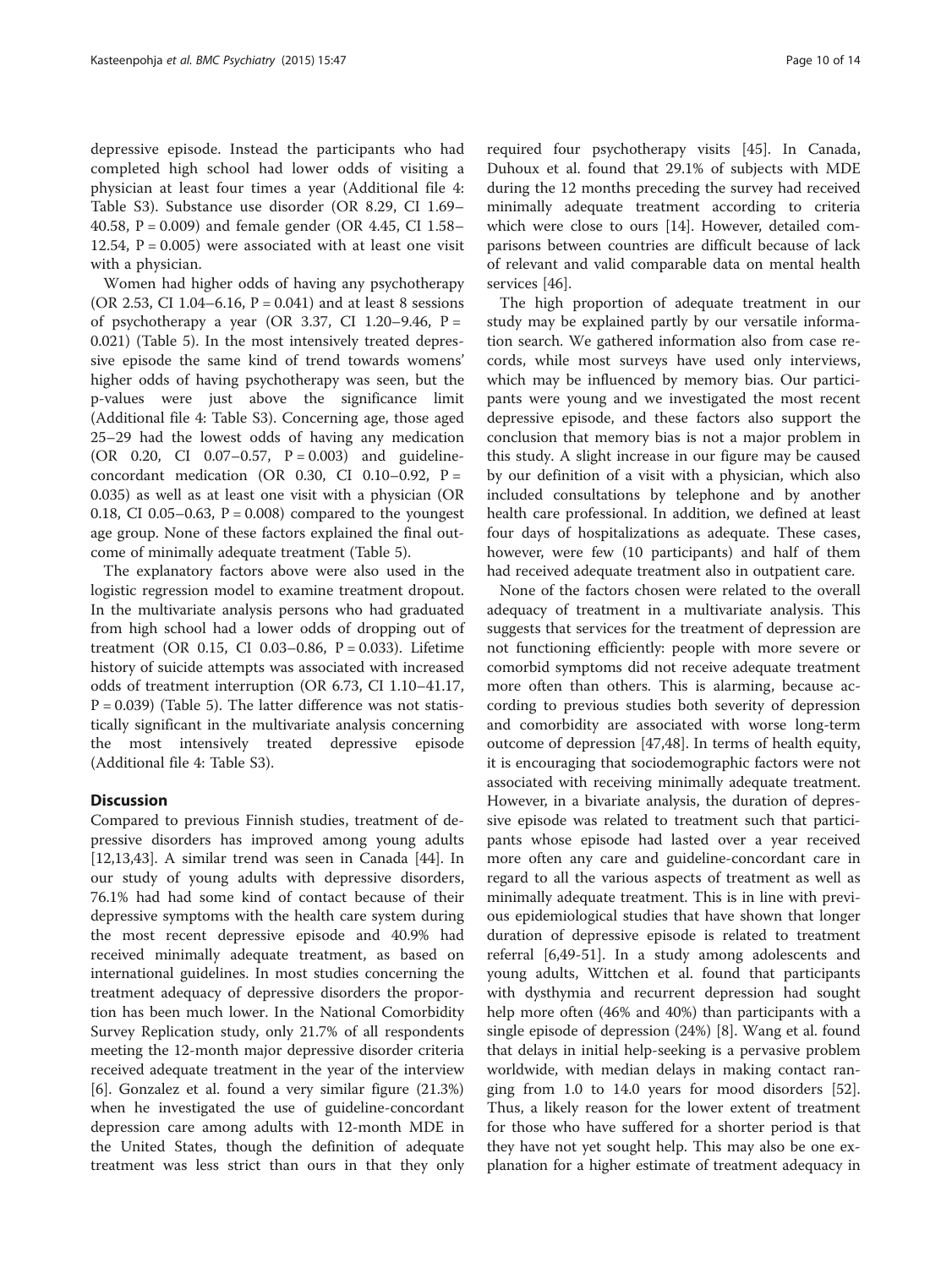our study compared to other previously mentioned studies: we investigated the most recent lifetime depressive episode whereas many other studies have looked at depressive episodes within the last 12 months. It is likely that in other studies, all participants with depressive disorder had not yet sought help though they would do so in the future.

It has previously been shown that the severity of depression is also associated with treatment referral [[6,7,43,](#page-13-0)[50,53,54\]](#page-14-0). In this study, having a diagnosis of MDD represented the severity of illness and was associated with having some forms of treatment, especially guideline-concordant physician visits. So it seems that physicians tend to meet the most complicated cases more often than others, as an association between comorbid substance use disorder and physician visits was also found. This suggests that referral to treatment works better for these groups with more serious illness and comorbidity, although they did not receive minimally adequate treatment more often than other participants with depressive disorder.

Women more often received guideline-concordant psychotherapy than men and this difference was statistically significant even after adjusting for other factors. In the multivariate analysis, female gender was also related to having any psychotherapy and having visited a physician. Unlike in our study, Hämäläinen et al. found that female gender was associated with the use of antidepressants but not with psychological treatment among participants with MDD in the Health 2000 adult sample [[43\]](#page-13-0). However, many previous studies have similarly found a relation between female gender and more frequent use of psychotherapy [[55,56\]](#page-14-0), a greater likelihood to use any 12-month mental health services [\[7](#page-13-0)[,57](#page-14-0)] and guideline-concordant treatment from mental health specialists [\[54](#page-14-0)]. It has been suggested that women are more likely to seek, accept and continue treatment because of their reduced perception of stigma and better ability to translate feelings of distress into conscious recognition of having emotional problems [[58](#page-14-0)].

The annual prevalence of antidepressant use and long-term treatment increased between 1994 and 2003 in Finland [[59](#page-14-0)]. We found in our study that 46.9% of subjects with MDD received some antidepressant pharmacotherapy and 36.1% used medication at least for two months. In the adult sample of the Health 2000 study, only 24% of individuals with MDD were currently receiving antidepressants [[43\]](#page-13-0). In the sample of adolescents and young adults from the Finnish Health Care Survey 1996, only 14% of subjects with MDE reported recent use of antidepressants [[13\]](#page-13-0). According to these figures use of pharmacotherapy has increased recently in Finland and is more frequent among young people than previously.

In our study group, 15.7% of participants dropped out from treatment. In previous studies the rates of disengagement from mental health services have varied from 4–46%, depending on the study setting, service type, and definition of engagement used [\[60,61\]](#page-14-0). Our definition of dropout was quite strict, requiring a proper treatment plan. Pinto-Meza et al. studied treatment dropout among patients with depression and anxiety in Europe and found a dropout rate of 14% during a 12-month period [[19\]](#page-13-0), which is in line with our figure. In the bivariate analysis we found an association between dropouts and lower education, suicide attempts and comorbid substance use disorder, of which lower education and suicidality remained statistically significant also in the multivariate analysis. It is noteworthy that according to the bivariate analysis, groups with less education and substance use disorder had more often visited a physician at least once. Of these factors, substance use disorder remained significant also after adjustment. So it seems that these problematic subgroups with less education, suicidality and substance use disorder—who are otherwise at risk of social exclusion—are offered treatment but do not receive the intended care because they often drop out.

#### Strengths and limitations

The two-phase study design enabled us to conduct SCID-I interviews requiring clinical judgment. These were complemented by case records from mental health treatment contacts. Thus the final diagnostic assessment was based on all the available information, which is exceptional in population-based studies and a key strength of the present study. Using multiple sources of information also in regard to treatments compensated for any possible effect of recall bias. On the other hand this means that our results are not directly comparable with the results of most previous surveys using only information collected by interviews. However, the percentage of minimally adequate treatment was only slightly smaller (38.6%) when we excluded those patients who had not been interviewed.

The limitation of a two-phase study design is attrition [[62\]](#page-14-0). In this study, nonresponse occurred in both the questionnaire and the interview. Nonresponse in the MEAF questionnaire depended on age, gender, and education, but not on self-reported mental health disorders at the baseline survey. Persons with a lifetime hospital treatment for mental health problems returned the questionnaire less often, but this was compensated for by medical records that we obtained. These factors were also most strongly related to attrition in the interview. None of the scores in any of the questionnaire screens we used for the mental health interview differed between interview participants and non-participants. More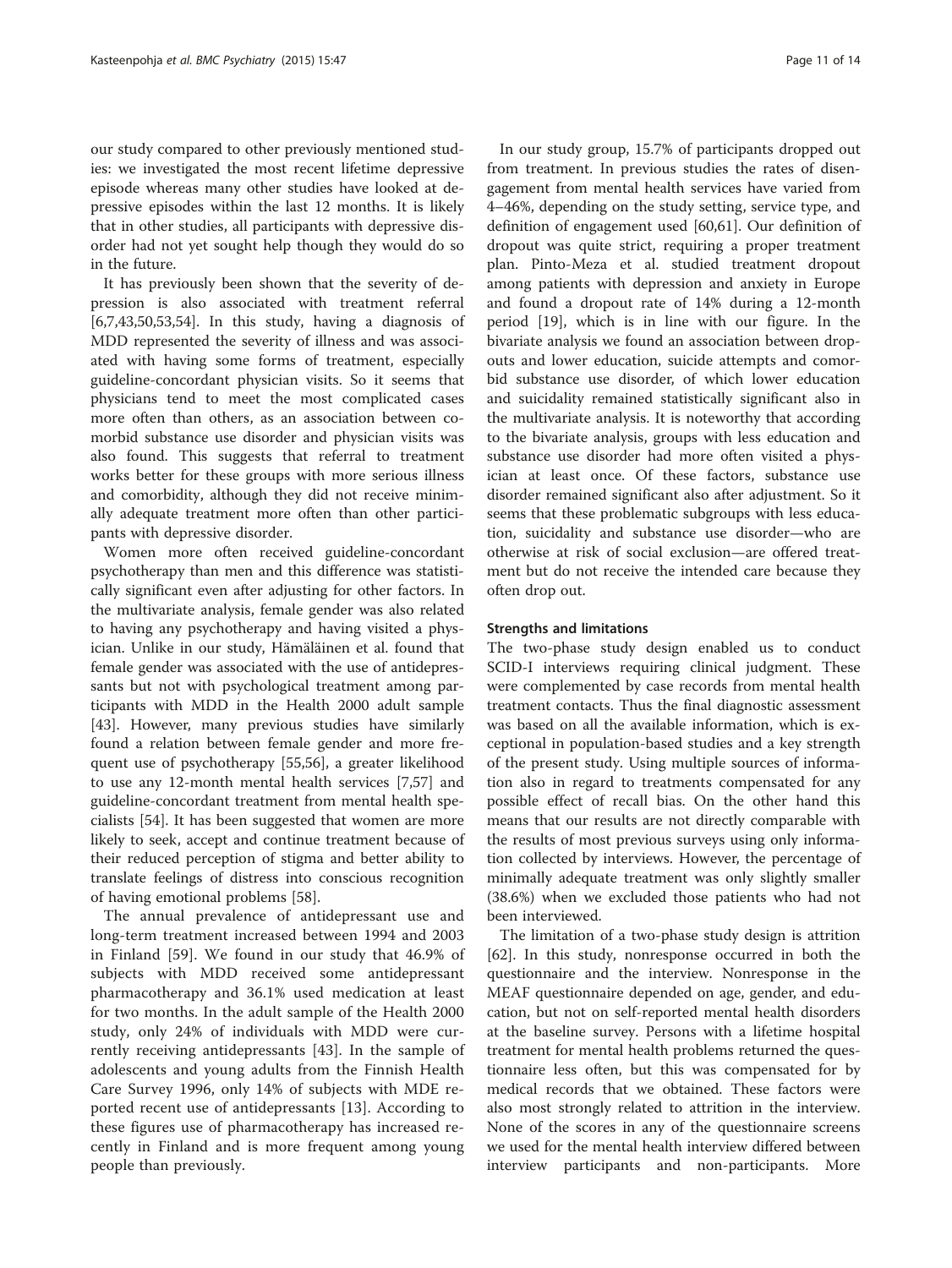<span id="page-12-0"></span>detailed analysis of nonresponse is presented elsewhere [[24\]](#page-13-0). Another significant limitation was the small size of study sample, which led to low statistical power and wide confidence intervals, particularly in the logistic regression analysis. Furthermore, correction for multiple testing was not done.

A few concerns are related to missing values in some of our variables. We rated dropout from treatment only if a treatment strategy was adequate according to the case records. Since the case records were not always comprehensive in this respect, the variable concerning treatment dropouts contains many (27) missing values. We faced the same problem approximating the duration of the depressive episode (21 missing values), which was done retrospectively based on information in the interview and case records.

A psychotherapeutic session was defined as a visit with a psychiatrist, psychologist or psychotherapist in all settings or other professional in a psychiatric clinic. Therefore, according to our definition the professional was not necessarily a psychotherapist and we could not evaluate the duration of sessions. Thus psychotherapy in this article means psychosocial support broadly, and we cannot draw conclusions on the availability of actual psychotherapy on the basis of this study. It is also remarkable that minimally adequate treatment only signifies that the minimum criterion for treatment adequacy is reached; it does not mean optimal treatment, which would mean that every effort according to depression treatment algorithms was made in order to achieve full symptomatic remission [\[63\]](#page-14-0).

The Mental Health in Early Adulthood in Finland (MEAF) study was done in 2003–2005 i.e. about ten years ago. After the years of the survey there have been changes in the health care system as well as medication in Finland, which means that figures of minimally adequate treatment may be different today. Probably, the situation has improved: based on official statistics, the use of antidepressants and the number of psychiatric outpatient visits have increased.

## Conclusions

A lack of adequate treatment of depressive disorders is an ongoing problem, although our results on treatments among young adults are better than in most previous studies and encouraging in this respect. Delays in helpseeking and discontinuation of treatment seem to create a barrier to proper care. It is alarming that dropout is related to individuals with less education and suicidality, who are otherwise also persons at greatest risk of complications and social exclusion. These groups present a challenge to future health care and more efforts are needed to outreach and motivate them to receive effective treatment.

## Additional files

## [Additional file 1:](http://www.biomedcentral.com/content/supplementary/s12888-015-0427-8-s1.doc) Methods.

[Additional file 2: Table S1.](http://www.biomedcentral.com/content/supplementary/s12888-015-0427-8-s2.doc) Sociodemographic factors, treatments received and dropouts during the most intensively treated depressive episode.

[Additional file 3: Table S2.](http://www.biomedcentral.com/content/supplementary/s12888-015-0427-8-s3.doc) Disorder-spesific factors, comorbid psychiatric disorders, treatments received and dropouts during the most intensively treated depressive episode.

[Additional file 4: Table S3.](http://www.biomedcentral.com/content/supplementary/s12888-015-0427-8-s4.doc) Logistic regression models of variables associated with treatments received and dropout during the depressive episode.

#### Competing interests

Teija Kasteenpohja has taken part in the ECNP congress in September 2011 sponsored by GlaxoSmithKline. Jaana Suvisaari has served as a consultant for Janssen Cilag in a study that is not related to this manuscript and has received a lecturing fee from Astra Zeneca in year 2011. All other authors declare that they have no competing interest.

#### Authors' contributions

JS, MM and TK designed the study. JS, TA-S, JP and SS did the diagnostic assessment of depressive disorders. TK and JS managed the literature searches and analyses and undertook the statistical analysis, and TK wrote the first draft of the manuscript. All authors contributed to the conception and design of the study, participated in revising the manuscript for intellectual content, and approved the final version of the manuscript.

#### Acknowledgements

We thank Merja Blom, Margit Keinänen-Guillaume, Helena Kurru, Maija Lindgren, M. Psych., Taina Laajasalo, Ph.D., Marko Manninen, Ph.D., Tuula Mononen and Sebastian Therman, Ph.D. for the skillfully conducted interviews, and Tuula Koski, Kirsi Niinistö and Satu Viertiö, Ph.D. for administrative work. We also thank Arpo Aromaa, M.D., Ph.D. and all the other collaborators in the Health 2000 study group, as well as all participants. Funding for this study was provided by the Academy of Finland, grant 210714 (J.S.), the Yrjö Jahnsson Foundation (J.S., T.A.-S. and J.P.), the Jalmari and Rauha Ahokas Foundation (T.A.-S.), the National Graduate School of Clinical investigation (T.K.), the Finnish Medical Foundation (T.K.), the Finnish Psychiatric Association (T.K.), the pharmaceutical company H. Lundbeck A/S (T.K.) and the Emil Aaltonen Foundation (T.K.). Funding sources had no further role in study design; in collection, analysis and interpretation of data; in the writing of the report; and in the decision to submit the paper for publication.

#### Author details

<sup>1</sup>Department Health, Mental Health Unit, National Institute for Health and Welfare, P.O. Box 30, 00271 Helsinki, Finland. <sup>2</sup>Adolescent Psychiatry, University of Helsinki and Helsinki University Hospital, Helsinki, Finland. <sup>3</sup>The Social Insurance Institute, Helsinki, Finland. <sup>4</sup>Turku University Hospital and University of Turku, Turku, Finland. <sup>5</sup>Department of Social Psychiatry, Tampere School of Public Health, University of Tampere, Tampere, Finland.

#### Received: 30 June 2014 Accepted: 20 February 2015 Published online: 11 March 2015

#### References

- 1. Ferrari AJ, Charlson FJ, Norman RE, Patten SB, Freedman G, Murray CJ, et al. Burden of depressive disorders by country, sex, age, and year: findings from the global burden of disease study 2010. PLoS Med. 2013;10(11):e1001547.
- 2. Alonso J, Angermeyer MC, Bernert S, Bruffaerts R, Brugha TS, Bryson H, et al. Disability and quality of life impact of mental disorders in Europe: results from the European Study of the Epidemiology of Mental Disorders (ESEMeD) project. Acta Psychiatr Scand Suppl. 2004;420:38–46.
- 3. Gustavsson A, Svensson M, Jacobi F, Allgulander C, Alonso J, Beghi E, et al. Cost of disorders of the brain in Europe 2010. Eur Neuropsychopharmacol. 2011;21(10):718–79. doi:10.1016/j.euroneuro.2011.08.008.
- 4. Wittchen HU, Jacobi F, Rehm J, Gustavsson A, Svensson M, Jönsson B, et al. The size and burden of mental disorders and other disorders of the brain in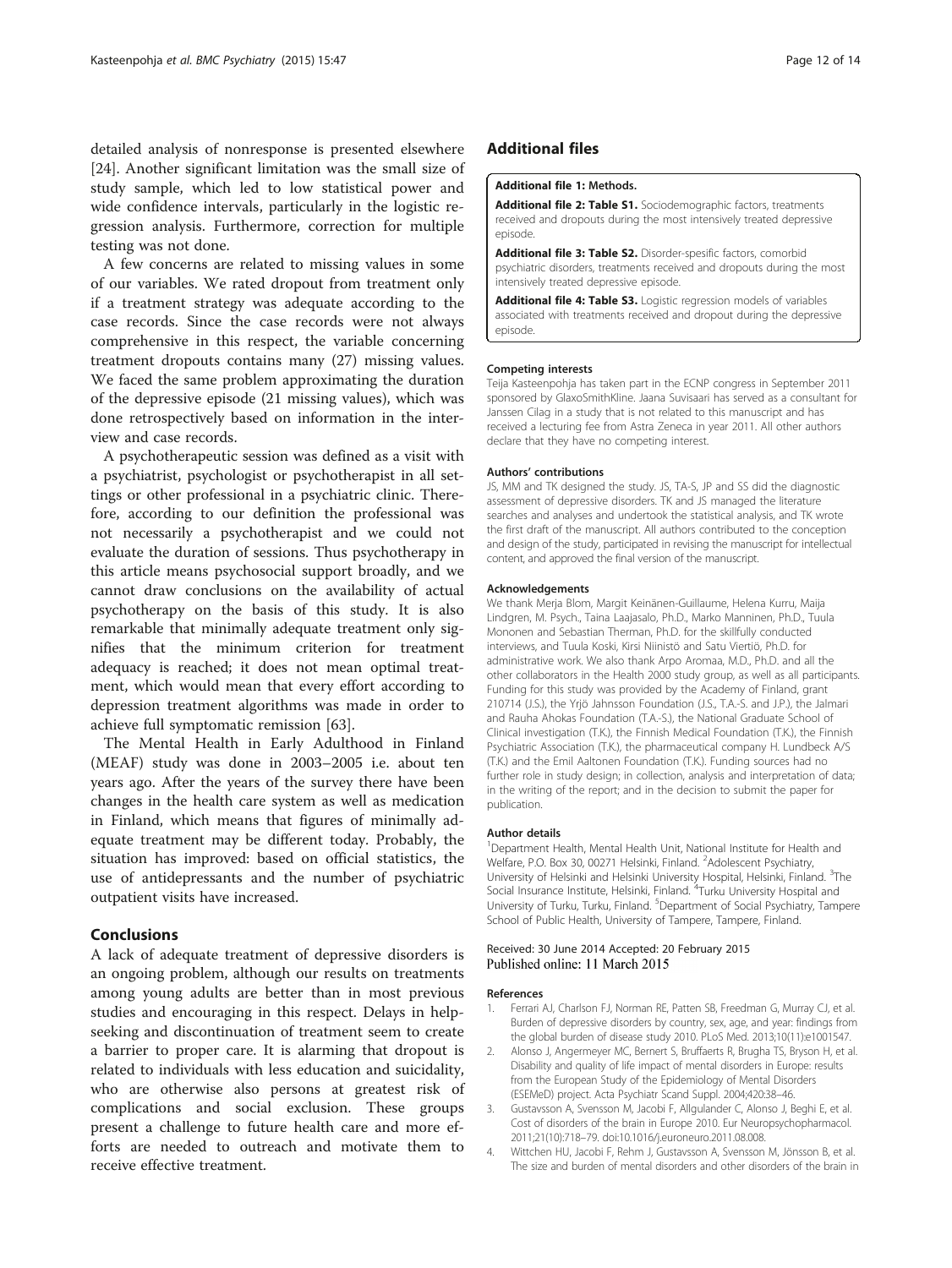<span id="page-13-0"></span>Europe 2010. Eur Neuropsychopharmacol. 2011;21(9):655–79. doi:10.1016/j. euroneuro.2011.07.018.

- 5. Alonso J, Lepine JP, ESEMeD/MHEDEA 2000 Scientific Committee. Overview of key data from the European Study of the Epidemiology of Mental Disorders (ESEMeD). J Clin Psychiatry. 2007;68 Suppl 2:3–9.
- 6. Kessler RC, Berglund P, Demler O, Jin R, Koretz D, Merikangas KR, et al. The epidemiology of major depressive disorder: results from the National Comorbidity Survey Replication (NCS-R). JAMA. 2003;289(23):3095–105.
- Wang PS, Aguilar-Gaxiola S, Alonso J, Angermeyer MC, Borges G, Bromet EJ, et al. Use of mental health services for anxiety, mood, and substance disorders in 17 countries in the WHO world mental health surveys. Lancet. 2007;370(9590):841–50.
- 8. Wittchen HU, Nelson CB, Lachner G. Prevalence of mental disorders and psychosocial impairments in adolescents and young adults. Psychol Med. 1998;28(1):109–26.
- 9. Kessler RC, Walters EE. Epidemiology of DSM-III-R major depression and minor depression among adolescents and young adults in the National Comorbidity Survey. Depress Anxiety. 1998;7(1):3–14.
- 10. Kessler RC, Berglund P, Demler O, Jin R, Merikangas KR, Walters EE. Lifetime prevalence and age-of-onset distributions of DSM-IV disorders in the National Comorbidity Survey Replication. Arch Gen Psychiatry. 2005;62(6):593–602. doi:10.1001/archpsyc.62.6.593.
- 11. Newman DL, Moffitt TE, Caspi A, Magdol L, Silva PA, Stanton WR. Psychiatric disorder in a birth cohort of young adults: prevalence, comorbidity, clinical significance, and new case incidence from ages 11 to 21. J Consult Clin Psychol. 1996;64(3):552–62.
- 12. Aalto-Setälä T, Marttunen M, Tuulio-Henriksson A, Poikolainen K, Lönnqvist J. Psychiatric treatment seeking and psychosocial impairment among young adults with depression. J Affect Disord. 2002;70(1):35–47.
- 13. Haarasilta L, Marttunen M, Kaprio J, Aro H. Major depressive episode and health care use among adolescents and young adults. Soc Psychiatry Psychiatr Epidemiol. 2003;38(7):366–72.
- 14. Duhoux A, Fournier L, Nguyen CT, Roberge P, Beveridge R. Guideline concordance of treatment for depressive disorders in Canada. Soc Psychiatry Psychiatr Epidemiol. 2009;44(5):385–92.
- 15. Hepner KA, Rowe M, Rost K, Hickey SC, Sherbourne CD, Ford DE, et al. The effect of adherence to practice guidelines on depression outcomes. Ann Intern Med. 2007;147(5):320–9.
- 16. Eisenberg D, Chung H. Adequacy of depression treatment among college students in the United States. Gen Hosp Psychiatry. 2012;34(3):213–20. doi: 10.1016/j.genhosppsych.2012.01.002.
- 17. Melo AP, Guimarães MD. Factors associated with psychiatric treatment dropout in a mental health reference center, Belo Horizonte. Rev Bras Psiquiatr. 2005;27(2):113–8. doi:/S1516-44462005000200008.
- 18. Olfson M, Mojtabai R, Sampson NA, Hwang I, Druss B, Wang PS, et al. Dropout from outpatient mental health care in the United States. Psychiatr Serv. 2009;60(7):898–907. doi:10.1176/appi.ps.60.7.898.
- 19. Pinto-Meza A, Fernández A, Bruffaerts R, Alonso J, Kovess V, De Graaf R, et al. Dropping out of mental health treatment among patients with depression and anxiety by type of provider: results of the European Study of the Epidemiology of Mental Disorders. Soc Psychiatry Psychiatr Epidemiol. 2011;46(4):273–80. doi:10.1007/s00127-010-0195-1.
- 20. Wang J. Mental health treatment dropout and its correlates in a general population sample. Med Care. 2007;45(3):224–9. doi:10.1097/01. mlr.0000244506.86885.a5.
- 21. Killaspy H, Banerjee S, King M, Lloyd M. Prospective controlled study of psychiatric out-patient non-attendance. Characteristics and outcome. Br J Psychiatry. 2000;176:160–5.
- 22. Melartin TK, Rytsälä HJ, Leskelä US, Lestelä-Mielonen PS, Sokero TP, Isometsä ET. Continuity is the main challenge in treating major depressive disorder in psychiatric care. J Clin Psychiatry. 2005;66(2):220–7.
- 23. Young AS, Grusky O, Jordan D, Belin TR. Routine outcome monitoring in a public mental health system: the impact of patients who leave care. Psychiatr Serv. 2000;51(1):85–91.
- 24. Suvisaari J, Aalto-Setälä T, Tuulio-Henriksson A, Härkänen T, Saarni SI, Perälä J, et al. Mental disorders in young adulthood. Psychol Med. 2009;39(2):287–99. doi:10.1017/S0033291708003632.
- 25. Aromaa A, Koskinen S, Kansanterveyslaitos. Health and functional capacity in Finland: baseline results of the Health 2000 health examination survey. Helsinki: National Public Health Institute; 2004.
- 26. Heistaro S, Kansanterveyslaitos. Methodology report: health 2000 survey. Helsinki: National Public Health Institute; 2008.
- 27. Pirkola SP, Isometsä E, Suvisaari J, Aro H, Joukamaa M, Poikolainen K, et al. DSM-IV mood-, anxiety- and alcohol use disorders and their comorbidity in the Finnish general population–results from the Health 2000 Study. Soc Psychiatry Psychiatr Epidemiol. 2005;40(1):1–10. doi:10.1007/s00127-005-0848-7.
- 28. Kessler RC, Barker PR, Colpe LJ, Epstein JF, Gfroerer JC, Hiripi E, et al. Screening for serious mental illness in the general population. Arch Gen Psychiatry. 2003;60(2):184–9.
- 29. Goldberg DP, Gater R, Sartorius N, Ustun TB, Piccinelli M, Gureje O, et al. The validity of two versions of the GHQ in the WHO study of mental illness in general health care. Psychol Med. 1997;27(1):191–7.
- 30. Morgan JF, Reid F, Lacey JH. The SCOFF questionnaire: assessment of a new screening tool for eating disorders. BMJ. 1999;319(7223):1467–8.
- 31. Wittchen HU, Lachner G, Wunderlich U, Pfister H. Test-retest reliability of the computerized DSM-IV version of the Munich-Composite International Diagnostic Interview (M-CIDI). Soc Psychiatry Psychiatr Epidemiol. 1998;33(11):568–78.
- 32. Hirschfeld RM, Williams JB, Spitzer RL, Calabrese JR, Flynn L, Keck Jr PE, et al. Development and validation of a screening instrument for bipolar spectrum disorder: the mood disorder questionnaire. Am J Psychiatry. 2000;157(11):1873–5.
- 33. Mayfield D, McLeod G, Hall P. The CAGE questionnaire: validation of a new alcoholism screening instrument. Am J Psychiatry. 1974;131(10):1121–3.
- 34. First MB, Spitzer RL, Gibbon M, Williams JBW. Structured clinical interview for DSM-IV-TR Axis I Disorders - Patient Edition (SCID I/P, 2/2001 Revision). New York State: Psychiatric Institute, Biometrics Reseach Department; 2001.
- 35. Kessler RC. The global burden of anxiety and mood disorders: putting the European Study of the Epidemiology of Mental Disorders (ESEMeD) findings into perspective. J Clin Psychiatry. 2007;68 Suppl 2:10–9.
- 36. Castaneda AE, Suvisaari J, Marttunen M, Perälä J, Saarni SI, Aalto-Setälä T, et al. Cognitive functioning in a population-based sample of young adults with a history of non-psychotic unipolar depressive disorders without psychiatric comorbidity. J Affect Disord. 2008;110(1–2):36–45. doi:10.1016/j. iad.2007.12.239.
- 37. American Psychiatric Association. Diagnostic and statistical manual of mental disorders, 4th edn, text revision. Washington, DC: American Psychiatric Association; 2000.
- 38. American Psychiatric Association. Practice guideline for the treatment of patients with major depressive disorder (revision). American Psychiatric Association. Am J Psychiatry. 2000;157(4 Suppl):1–45.
- 39. National Institute for Clinical Excellence. Management of depression in primary and secondary care. NICE; 2004. [\[http://www.nice.org.uk](http://www.nice.org.uk)].
- 40. Fernández A, Haro JM, Martinez-Alonso M, Demyttenaere K, Brugha TS, Autonell J, et al. Treatment adequacy for anxiety and depressive disorders in six European countries. Br J Psychiatry. 2007;190:172–3.
- 41. Wang PS, Lane M, Olfson M, Pincus HA, Wells KB, Kessler RC. Twelve-month use of mental health services in the United States: results from the National Comorbidity Survey Replication. Arch Gen Psychiatry. 2005;62(6):629–40.
- 42. Suokas JT, Suominen K, Heilä H, Ostamo A, Aalto-Setälä T, Perälä J, et al. Attempted suicide in mental disorders in young adulthood. Soc Psychiatry Psychiatr Epidemiol. 2011;46(10):965–74. doi:10.1007/s00127-010-0272-5.
- 43. Hämäläinen J, Isometsä E, Sihvo S, Kiviruusu O, Pirkola S, Lönnqvist J. Treatment of major depressive disorder in the Finnish general population. Depress Anxiety. 2009;26(11):1049–59. doi:10.1002/da.20524.
- 44. Simpson KR, Meadows GN, Frances AJ, Patten SB. Is mental health in the canadian population changing over time? Can J Psychiatry. 2012;57(5):324–31.
- 45. González HM, Vega WA, Williams DR, Tarraf W, West BT, Neighbors HW. Depression care in the United States: too little for too few. Arch Gen Psychiatry. 2010;67(1):37–46. doi:10.1001/archgenpsychiatry.2009.168.
- 46. Wahlbeck K. European comparisons between mental health services. Epidemiol Psychiatr Sci. 2011;20(1):15–8.
- 47. Holma KM, Holma IA, Melartin TK, Rytsala HJ, Isometsa ET. Long-term outcome of major depressive disorder in psychiatric patients is variable. J Clin Psychiatry. 2008;69(2):196–205.
- 48. Riihimaki K, Vuorilehto M, Isometsa E. A 5-year prospective study of predictors for functional and work disability among primary care patients with depressive disorders. Eur Psychiatry. 2015;30(1):51–7.
- 49. Druss BG, Hoff RA, Rosenheck RA. Underuse of antidepressants in major depression : prevalence and correlates in a national sample of young adults. J Clin Psychiatry. 2000;61(3):234–7.